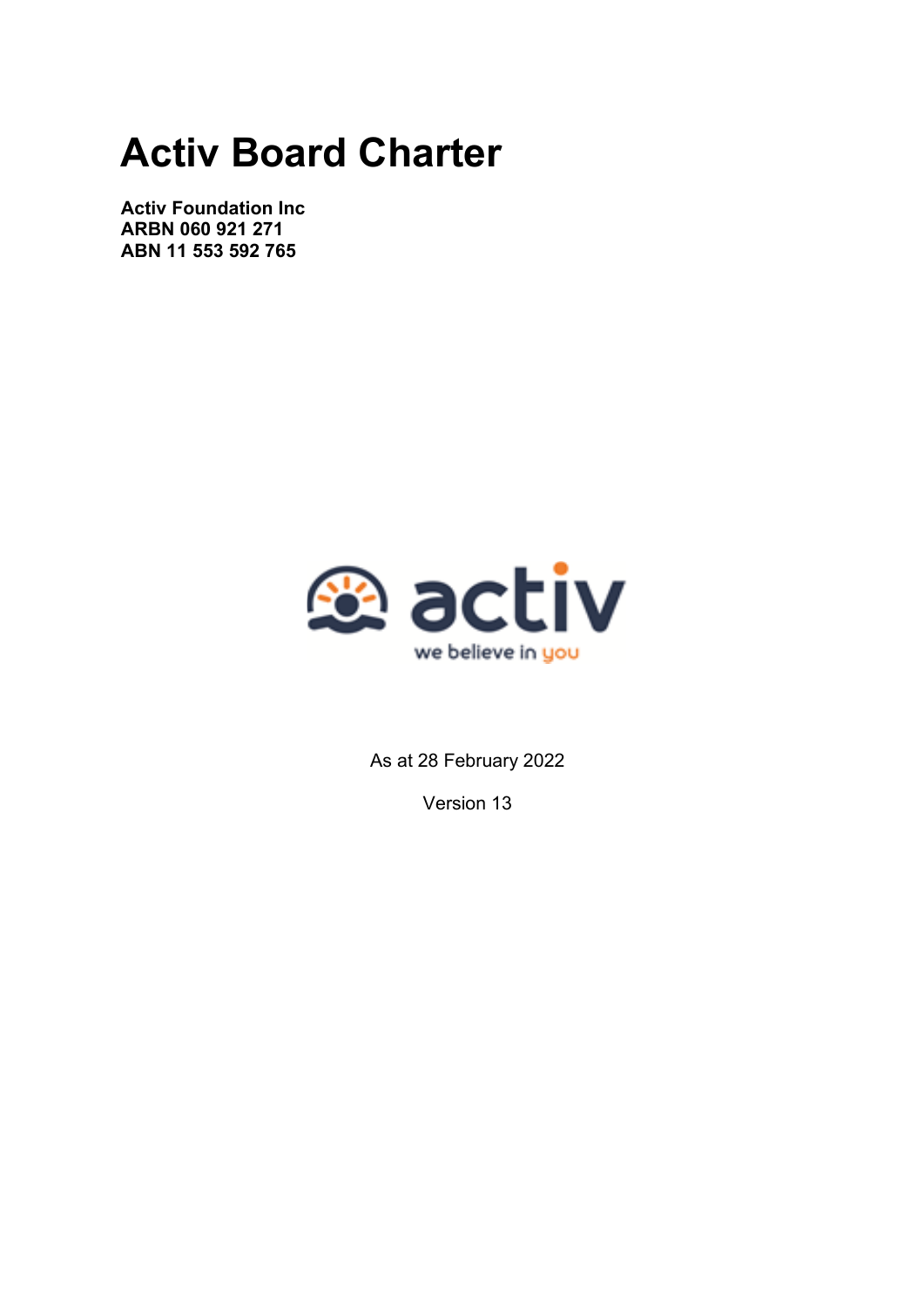*<b>a* activ

# **Activ Board Charter**

| Deputy Board Chair Description and Role:<br>Access to Information by Board<br><b>Board Operations</b><br>Board Meeting Frequency and Minutes<br>Expectations of members at meetings<br>Agendas<br>Board Papers<br><b>Board Meeting Minutes</b><br><b>Resolutions Register</b><br><b>Board Calendar</b><br><b>Conduct of Meetings</b><br><b>Decision Making Process</b><br><b>Circular Resolution</b><br>Attendance and Leave of Absence<br>Board Attendance by Senior Management<br>Board Access to Senior Management<br>Senior Management Access to the Board<br><b>Electronic Signature</b><br><b>Board Committee Operations</b><br><b>Current Board Committee &amp; Working Groups</b><br><b>General Terms of Reference</b><br>Specific Terms of Reference & Purpose<br><b>Director Support</b><br><b>Director Induction</b><br>Appointment and Development<br>Board and Board Director Review<br><b>Effectiveness of Contribution</b><br>Annual Leave of Board Directors<br>Indemnity of Directors and Insurance<br><b>Independent Advice</b><br>Issue Date: 31/08/2021 & 28/02/22 | Author: Board (GNC/ARG)                                                                                                                                                                                    | Uncontrolled                                                                                         | 11<br>11<br>11<br>11<br>12<br>12<br>12<br>13<br>13<br>13<br>13<br>14<br>14<br>14<br>14<br>14<br>14<br>15<br>15<br>15<br>18<br>19<br>19<br>19<br>19<br>19<br>19<br>20<br>20 |
|----------------------------------------------------------------------------------------------------------------------------------------------------------------------------------------------------------------------------------------------------------------------------------------------------------------------------------------------------------------------------------------------------------------------------------------------------------------------------------------------------------------------------------------------------------------------------------------------------------------------------------------------------------------------------------------------------------------------------------------------------------------------------------------------------------------------------------------------------------------------------------------------------------------------------------------------------------------------------------------------------------------------------------------------------------------------------------------|------------------------------------------------------------------------------------------------------------------------------------------------------------------------------------------------------------|------------------------------------------------------------------------------------------------------|----------------------------------------------------------------------------------------------------------------------------------------------------------------------------|
|                                                                                                                                                                                                                                                                                                                                                                                                                                                                                                                                                                                                                                                                                                                                                                                                                                                                                                                                                                                                                                                                                        |                                                                                                                                                                                                            |                                                                                                      |                                                                                                                                                                            |
|                                                                                                                                                                                                                                                                                                                                                                                                                                                                                                                                                                                                                                                                                                                                                                                                                                                                                                                                                                                                                                                                                        |                                                                                                                                                                                                            |                                                                                                      |                                                                                                                                                                            |
|                                                                                                                                                                                                                                                                                                                                                                                                                                                                                                                                                                                                                                                                                                                                                                                                                                                                                                                                                                                                                                                                                        |                                                                                                                                                                                                            |                                                                                                      |                                                                                                                                                                            |
|                                                                                                                                                                                                                                                                                                                                                                                                                                                                                                                                                                                                                                                                                                                                                                                                                                                                                                                                                                                                                                                                                        |                                                                                                                                                                                                            |                                                                                                      |                                                                                                                                                                            |
|                                                                                                                                                                                                                                                                                                                                                                                                                                                                                                                                                                                                                                                                                                                                                                                                                                                                                                                                                                                                                                                                                        |                                                                                                                                                                                                            |                                                                                                      |                                                                                                                                                                            |
|                                                                                                                                                                                                                                                                                                                                                                                                                                                                                                                                                                                                                                                                                                                                                                                                                                                                                                                                                                                                                                                                                        |                                                                                                                                                                                                            |                                                                                                      |                                                                                                                                                                            |
|                                                                                                                                                                                                                                                                                                                                                                                                                                                                                                                                                                                                                                                                                                                                                                                                                                                                                                                                                                                                                                                                                        |                                                                                                                                                                                                            |                                                                                                      |                                                                                                                                                                            |
|                                                                                                                                                                                                                                                                                                                                                                                                                                                                                                                                                                                                                                                                                                                                                                                                                                                                                                                                                                                                                                                                                        |                                                                                                                                                                                                            |                                                                                                      |                                                                                                                                                                            |
|                                                                                                                                                                                                                                                                                                                                                                                                                                                                                                                                                                                                                                                                                                                                                                                                                                                                                                                                                                                                                                                                                        |                                                                                                                                                                                                            |                                                                                                      |                                                                                                                                                                            |
|                                                                                                                                                                                                                                                                                                                                                                                                                                                                                                                                                                                                                                                                                                                                                                                                                                                                                                                                                                                                                                                                                        |                                                                                                                                                                                                            |                                                                                                      |                                                                                                                                                                            |
|                                                                                                                                                                                                                                                                                                                                                                                                                                                                                                                                                                                                                                                                                                                                                                                                                                                                                                                                                                                                                                                                                        |                                                                                                                                                                                                            |                                                                                                      |                                                                                                                                                                            |
|                                                                                                                                                                                                                                                                                                                                                                                                                                                                                                                                                                                                                                                                                                                                                                                                                                                                                                                                                                                                                                                                                        |                                                                                                                                                                                                            |                                                                                                      |                                                                                                                                                                            |
|                                                                                                                                                                                                                                                                                                                                                                                                                                                                                                                                                                                                                                                                                                                                                                                                                                                                                                                                                                                                                                                                                        |                                                                                                                                                                                                            |                                                                                                      |                                                                                                                                                                            |
|                                                                                                                                                                                                                                                                                                                                                                                                                                                                                                                                                                                                                                                                                                                                                                                                                                                                                                                                                                                                                                                                                        |                                                                                                                                                                                                            |                                                                                                      |                                                                                                                                                                            |
|                                                                                                                                                                                                                                                                                                                                                                                                                                                                                                                                                                                                                                                                                                                                                                                                                                                                                                                                                                                                                                                                                        |                                                                                                                                                                                                            |                                                                                                      |                                                                                                                                                                            |
|                                                                                                                                                                                                                                                                                                                                                                                                                                                                                                                                                                                                                                                                                                                                                                                                                                                                                                                                                                                                                                                                                        |                                                                                                                                                                                                            |                                                                                                      |                                                                                                                                                                            |
|                                                                                                                                                                                                                                                                                                                                                                                                                                                                                                                                                                                                                                                                                                                                                                                                                                                                                                                                                                                                                                                                                        |                                                                                                                                                                                                            |                                                                                                      |                                                                                                                                                                            |
|                                                                                                                                                                                                                                                                                                                                                                                                                                                                                                                                                                                                                                                                                                                                                                                                                                                                                                                                                                                                                                                                                        |                                                                                                                                                                                                            |                                                                                                      |                                                                                                                                                                            |
|                                                                                                                                                                                                                                                                                                                                                                                                                                                                                                                                                                                                                                                                                                                                                                                                                                                                                                                                                                                                                                                                                        |                                                                                                                                                                                                            |                                                                                                      |                                                                                                                                                                            |
|                                                                                                                                                                                                                                                                                                                                                                                                                                                                                                                                                                                                                                                                                                                                                                                                                                                                                                                                                                                                                                                                                        |                                                                                                                                                                                                            |                                                                                                      |                                                                                                                                                                            |
|                                                                                                                                                                                                                                                                                                                                                                                                                                                                                                                                                                                                                                                                                                                                                                                                                                                                                                                                                                                                                                                                                        |                                                                                                                                                                                                            |                                                                                                      |                                                                                                                                                                            |
|                                                                                                                                                                                                                                                                                                                                                                                                                                                                                                                                                                                                                                                                                                                                                                                                                                                                                                                                                                                                                                                                                        |                                                                                                                                                                                                            |                                                                                                      |                                                                                                                                                                            |
|                                                                                                                                                                                                                                                                                                                                                                                                                                                                                                                                                                                                                                                                                                                                                                                                                                                                                                                                                                                                                                                                                        |                                                                                                                                                                                                            |                                                                                                      |                                                                                                                                                                            |
|                                                                                                                                                                                                                                                                                                                                                                                                                                                                                                                                                                                                                                                                                                                                                                                                                                                                                                                                                                                                                                                                                        |                                                                                                                                                                                                            |                                                                                                      |                                                                                                                                                                            |
|                                                                                                                                                                                                                                                                                                                                                                                                                                                                                                                                                                                                                                                                                                                                                                                                                                                                                                                                                                                                                                                                                        |                                                                                                                                                                                                            |                                                                                                      |                                                                                                                                                                            |
|                                                                                                                                                                                                                                                                                                                                                                                                                                                                                                                                                                                                                                                                                                                                                                                                                                                                                                                                                                                                                                                                                        |                                                                                                                                                                                                            |                                                                                                      |                                                                                                                                                                            |
|                                                                                                                                                                                                                                                                                                                                                                                                                                                                                                                                                                                                                                                                                                                                                                                                                                                                                                                                                                                                                                                                                        |                                                                                                                                                                                                            |                                                                                                      |                                                                                                                                                                            |
|                                                                                                                                                                                                                                                                                                                                                                                                                                                                                                                                                                                                                                                                                                                                                                                                                                                                                                                                                                                                                                                                                        |                                                                                                                                                                                                            |                                                                                                      |                                                                                                                                                                            |
|                                                                                                                                                                                                                                                                                                                                                                                                                                                                                                                                                                                                                                                                                                                                                                                                                                                                                                                                                                                                                                                                                        |                                                                                                                                                                                                            |                                                                                                      |                                                                                                                                                                            |
|                                                                                                                                                                                                                                                                                                                                                                                                                                                                                                                                                                                                                                                                                                                                                                                                                                                                                                                                                                                                                                                                                        |                                                                                                                                                                                                            |                                                                                                      |                                                                                                                                                                            |
| Board Chair Specific Responsibilities include:                                                                                                                                                                                                                                                                                                                                                                                                                                                                                                                                                                                                                                                                                                                                                                                                                                                                                                                                                                                                                                         |                                                                                                                                                                                                            |                                                                                                      | 10<br>10                                                                                                                                                                   |
|                                                                                                                                                                                                                                                                                                                                                                                                                                                                                                                                                                                                                                                                                                                                                                                                                                                                                                                                                                                                                                                                                        |                                                                                                                                                                                                            |                                                                                                      | 10                                                                                                                                                                         |
| Quorum and Voting<br>The Board Chair                                                                                                                                                                                                                                                                                                                                                                                                                                                                                                                                                                                                                                                                                                                                                                                                                                                                                                                                                                                                                                                   |                                                                                                                                                                                                            |                                                                                                      | 9                                                                                                                                                                          |
|                                                                                                                                                                                                                                                                                                                                                                                                                                                                                                                                                                                                                                                                                                                                                                                                                                                                                                                                                                                                                                                                                        |                                                                                                                                                                                                            |                                                                                                      | 9                                                                                                                                                                          |
|                                                                                                                                                                                                                                                                                                                                                                                                                                                                                                                                                                                                                                                                                                                                                                                                                                                                                                                                                                                                                                                                                        |                                                                                                                                                                                                            |                                                                                                      | 9                                                                                                                                                                          |
|                                                                                                                                                                                                                                                                                                                                                                                                                                                                                                                                                                                                                                                                                                                                                                                                                                                                                                                                                                                                                                                                                        |                                                                                                                                                                                                            |                                                                                                      |                                                                                                                                                                            |
|                                                                                                                                                                                                                                                                                                                                                                                                                                                                                                                                                                                                                                                                                                                                                                                                                                                                                                                                                                                                                                                                                        |                                                                                                                                                                                                            |                                                                                                      | 9                                                                                                                                                                          |
|                                                                                                                                                                                                                                                                                                                                                                                                                                                                                                                                                                                                                                                                                                                                                                                                                                                                                                                                                                                                                                                                                        |                                                                                                                                                                                                            |                                                                                                      | 8                                                                                                                                                                          |
|                                                                                                                                                                                                                                                                                                                                                                                                                                                                                                                                                                                                                                                                                                                                                                                                                                                                                                                                                                                                                                                                                        |                                                                                                                                                                                                            |                                                                                                      | 8                                                                                                                                                                          |
|                                                                                                                                                                                                                                                                                                                                                                                                                                                                                                                                                                                                                                                                                                                                                                                                                                                                                                                                                                                                                                                                                        |                                                                                                                                                                                                            |                                                                                                      | 8<br>8                                                                                                                                                                     |
|                                                                                                                                                                                                                                                                                                                                                                                                                                                                                                                                                                                                                                                                                                                                                                                                                                                                                                                                                                                                                                                                                        |                                                                                                                                                                                                            |                                                                                                      | 7                                                                                                                                                                          |
|                                                                                                                                                                                                                                                                                                                                                                                                                                                                                                                                                                                                                                                                                                                                                                                                                                                                                                                                                                                                                                                                                        |                                                                                                                                                                                                            |                                                                                                      | 6                                                                                                                                                                          |
|                                                                                                                                                                                                                                                                                                                                                                                                                                                                                                                                                                                                                                                                                                                                                                                                                                                                                                                                                                                                                                                                                        |                                                                                                                                                                                                            |                                                                                                      | 5                                                                                                                                                                          |
|                                                                                                                                                                                                                                                                                                                                                                                                                                                                                                                                                                                                                                                                                                                                                                                                                                                                                                                                                                                                                                                                                        |                                                                                                                                                                                                            |                                                                                                      | 5                                                                                                                                                                          |
|                                                                                                                                                                                                                                                                                                                                                                                                                                                                                                                                                                                                                                                                                                                                                                                                                                                                                                                                                                                                                                                                                        |                                                                                                                                                                                                            |                                                                                                      | 5                                                                                                                                                                          |
|                                                                                                                                                                                                                                                                                                                                                                                                                                                                                                                                                                                                                                                                                                                                                                                                                                                                                                                                                                                                                                                                                        |                                                                                                                                                                                                            |                                                                                                      | 4                                                                                                                                                                          |
|                                                                                                                                                                                                                                                                                                                                                                                                                                                                                                                                                                                                                                                                                                                                                                                                                                                                                                                                                                                                                                                                                        |                                                                                                                                                                                                            |                                                                                                      | 4                                                                                                                                                                          |
| <b>Table of Contents</b>                                                                                                                                                                                                                                                                                                                                                                                                                                                                                                                                                                                                                                                                                                                                                                                                                                                                                                                                                                                                                                                               | Philosophy<br>Role of the Council and Board<br><b>Risk Oversight</b><br>Performance Monitoring<br><b>CEO Performance</b><br>Delegations of Authority<br><b>Board Structure</b><br><b>Board Composition</b> | Board Responsibilities / Matters Reserved for the Board<br>Chief Executive Officer (CEO) Appointment | Introduction                                                                                                                                                               |

Version: 13 Review Period: 1 year Authoriser: Board (Minute: 155/08/21 & 008/02/22)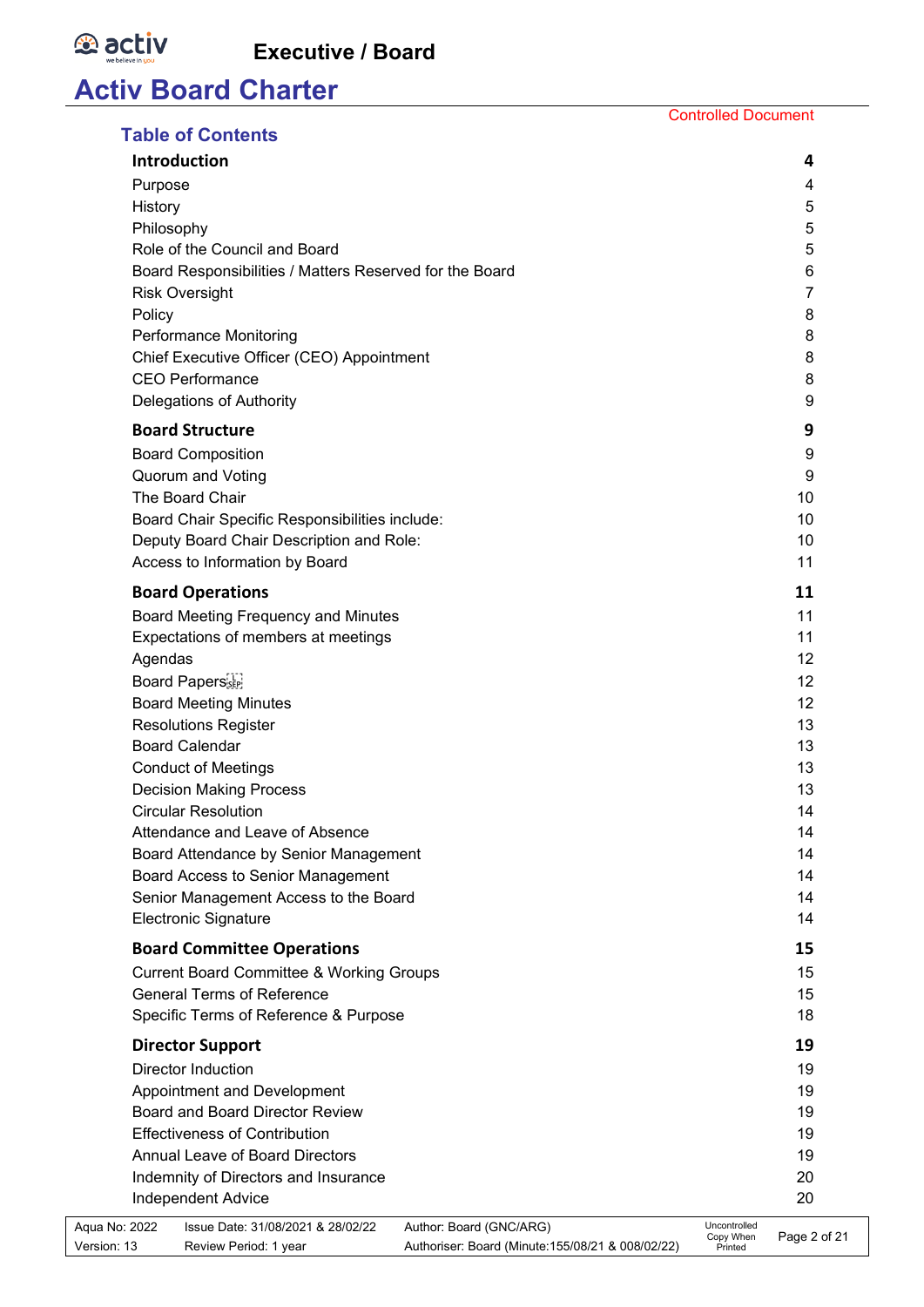# **Activ Board Charter**

**e** activ

Controlled Document

| <b>Accountability Frameworks</b>                                                                             | 20 |
|--------------------------------------------------------------------------------------------------------------|----|
| Key legislation                                                                                              | 20 |
| <b>Constitution Review</b>                                                                                   | 20 |
| <b>Board Charter Review</b>                                                                                  | 21 |
| Appendices (via separate documents on platforms Diligent / Activ8 / Website) Error! Bookmark not<br>defined. |    |

#### \*\*\*\*\*\*\*\*\*\*\*\*\*\*

#### **Appendices**

*(via separate documents on platforms Diligent / Activ8 / Activ Website)*

- ^Diligent Platform only
- 1. Activ Foundation Inc Incorporated Constitution 2021 (AQuA 96)
- 2. Additional NDIS and DSS information
- 3. Activ Purpose, Vision, and Values
- 4. Activ Council Charter (AQuA 2516)
- 5. Code of Conduct & Ethics (AQuA 1867)
- 6. Risk Management Framework (AQuA 3614)
- 7. Activ Policy Schedule for Board ^
- 8. Activ Strategic Plan FY 20-22
- 9. CEO Position Description ^
- 10. CEO Key Performance Indicators ^
- 11. Delegations of Authority (AQuA 2032)
- 12. Chief Executive Officer Delegation Policy (AQuA 2010)
- 13. Board Skill Set Matrix ^
- 14. Director Independence Policy (AQuA 2272)
- 15. Conflict of Interest Policy (AQuA 142)
- 16. Whistleblower Policy (AQuA 2530)
- 17. Key Legislation ^
- 18. Audit, Risk and Governance Committee Terms of Reference (AQuA 3603)
- 19. People and Culture Committee Terms of Reference (AQuA 3609)
- 20. Customer Committee Terms of Reference (AQuA 3607)
- 21. Finance, Property and Investment Committee Terms of Reference (AQuA 3605)
- 22. Disability Royal Commission Working Group Terms of Reference (AQuA 2871)
- 23. Activ Grants Working Group Terms of Reference (AQuA 2023)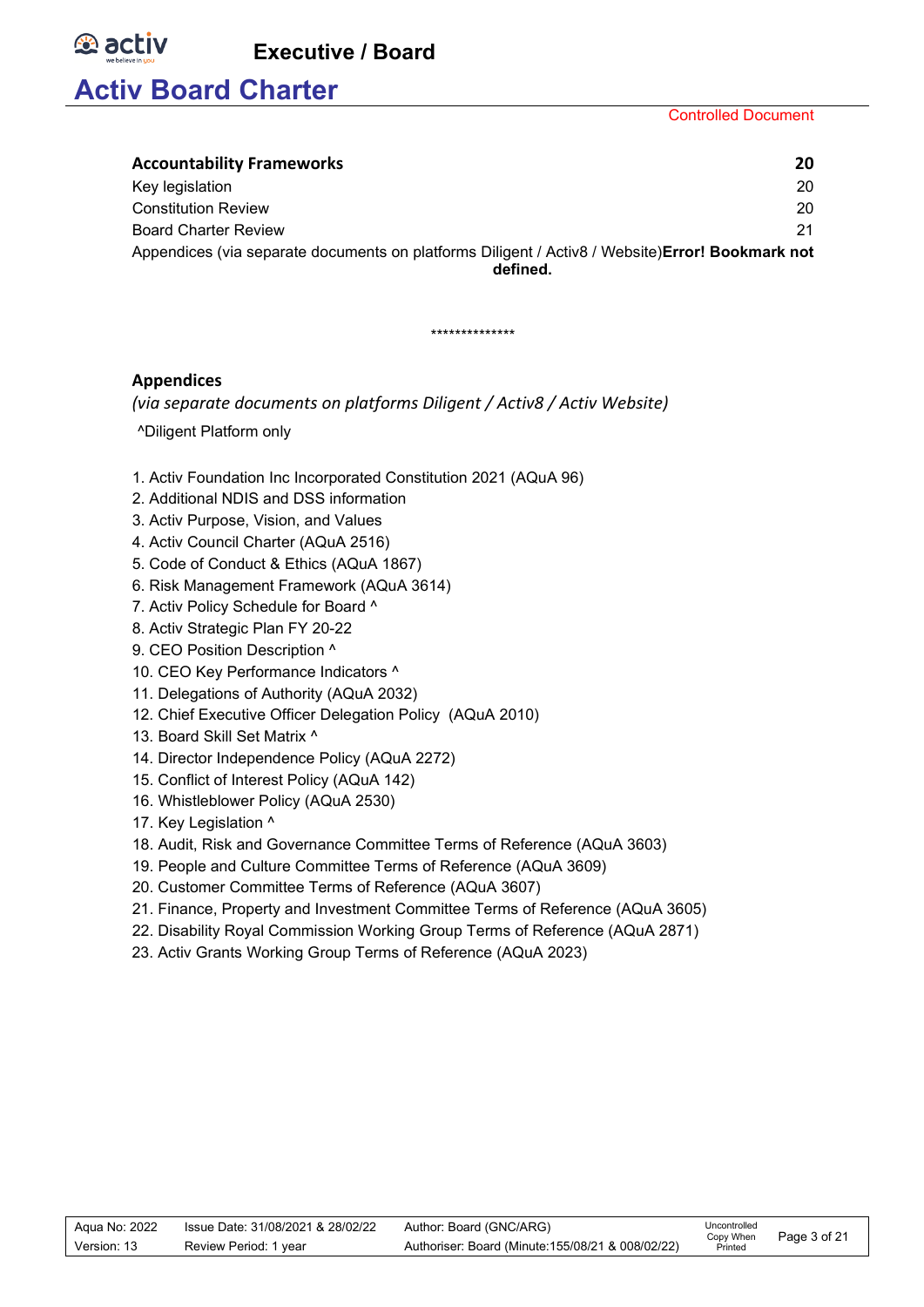### **Activ Board Charter**

#### Controlled Document

### <span id="page-3-0"></span>**Introduction**

#### <span id="page-3-1"></span>**Purpose**

**e** activ

The purpose of this Charter is to outline the practical roles and responsibilities, board processes and effective governance arrangements to govern the operations of Activ Foundation Inc.

This Charter is an internal document, which is updated as board practice changes are introduced and is reviewed for currency annually, or when a major change warrants an earlier review. Until such time as the Board agrees amendments, this document describes the standards and practices by which the Board intends to govern Activ Foundation Inc.

The Board Charter should be read in conjunction with the *Activ Foundation Inc Incorporated Constitution 2018* (Appendix 1*)* and the WA Associations Incorporations Act 2015. Directors are required to read the Constitution and Governance Charter on an annual basis. New Directors are required to read both documents as part of their induction process.

The Board Governance Pack (inclusive of the Board Charter) of Activ Foundation Inc has a governance framework to ensure the Board and the organisation comply with all relevant legislation, including the NDIS Practice Standards and Quality Indicators, and embody relevant corporate governance best practice; for instance, the Australian Charities and Not-For-Profits Commission Act 2012 (Cth) (ACNC), Associations Incorporation Act 2015 (WA) and the ASX Corporate Governance Council's Corporate Governance Principles and Recommendations.

The NDIS Practice Standards and Quality Indicators alongside the National Standards for Disability Services outline the governance and operational management responsibilities for NDIS Providers. This assures that Activ's governance follows the necessary requirements set out by government regulation and service requirements. Additional information on NDIS can be found in Appendix 2.

The ASX refers to the phrase Corporate Governance as "the framework of rules, relationships, systems and processes within and by which authority is exercised and controlled within corporations. It includes the mechanisms by which companies, and those in control, are held to account."

The ACNC suggests that 'good corporate governance' exists when a charity has practices and procedures in place that help it to do its work effectively and openly, and when the roles and responsibilities of people in the charity are clearly understood.

This Charter has been developed to ensure compliance and that the practices of the Board are consistent with and reflect the Board's commitment to the principles of good corporate governance, while also fulfilling the requirements of an NDIS service provider.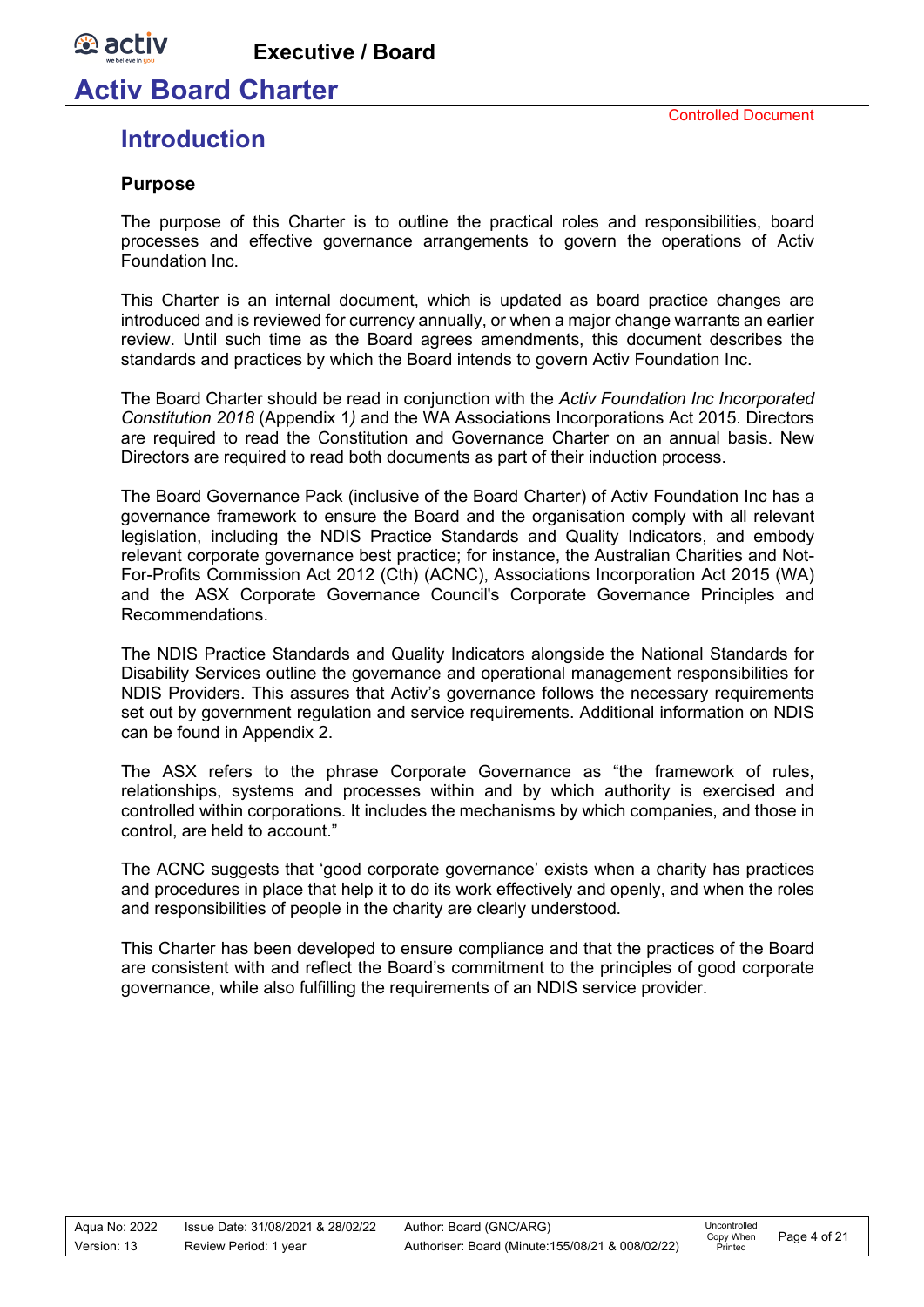### **Activ Board Charter**

#### <span id="page-4-0"></span>**History**

**e** activ

Activ Foundation Incorporated (formerly the Slow Learning Children's Group) was formed in 1951 by a group of dedicated families who believed their children living with intellectual disability deserved better, and came together in support of each other.

Activ is proud of this heritage and those founding families who had the courage and belief that their children deserved better. They had the leadership and passion to build something for generations to come. As the Disability sector evolved, so did the organisation and it continues to evolve, particularly with the advent of the National Disability Insurance Scheme.

As a registered NDIS provider, Activ is privileged to support more than 1,900 individuals and their families across Western Australia. Activ provides services in accommodation, employment, community, training and education and short term respite in over 100 locations across the state.

#### <span id="page-4-1"></span>**Philosophy**

Activ's philosophy is underpinned by its constitutional objects, which states Activ's purpose is to offer people living with Disability opportunities to enjoy full participation in their community and empower them to pursue the life they choose."

Activ's current Purpose, Vision and Values are in Appendix 3.

#### <span id="page-4-2"></span>**Role of the Council and Board**

Activ has both a Council and a Board. The role of each is outlined in the Constitution

The role of the Activ Council is further outlined in the Council Charter (Appendix 4) and is to promote the interests of Activ by appointing and reviewing the performance of the Board of Directors and their adherence to the objects set out in the Constitution.

The outcomes achieved by the Organisation are also reviewed by the Council.

The central role of the Board is to:

- Provide overall leadership of Activ and set the strategic direction, culture and values in line with its purpose;
- Monitor performance against agreed strategies and provide stewardship; and
- Be mindful of all stakeholders who may have an interest in or are affected by the activities of the organisation by:
	- $\circ$  Fostering an inclusive environment by ensuring an appropriate consultation framework is in place to engage with stakeholders and provide opportunities for people with disability to have an input into the development of organisational policy and processes relevant to the provision of supports and protection of customer rights; and
	- o Ensuring that the focus remains on fostering better quality of care and improvement for people with disabilities.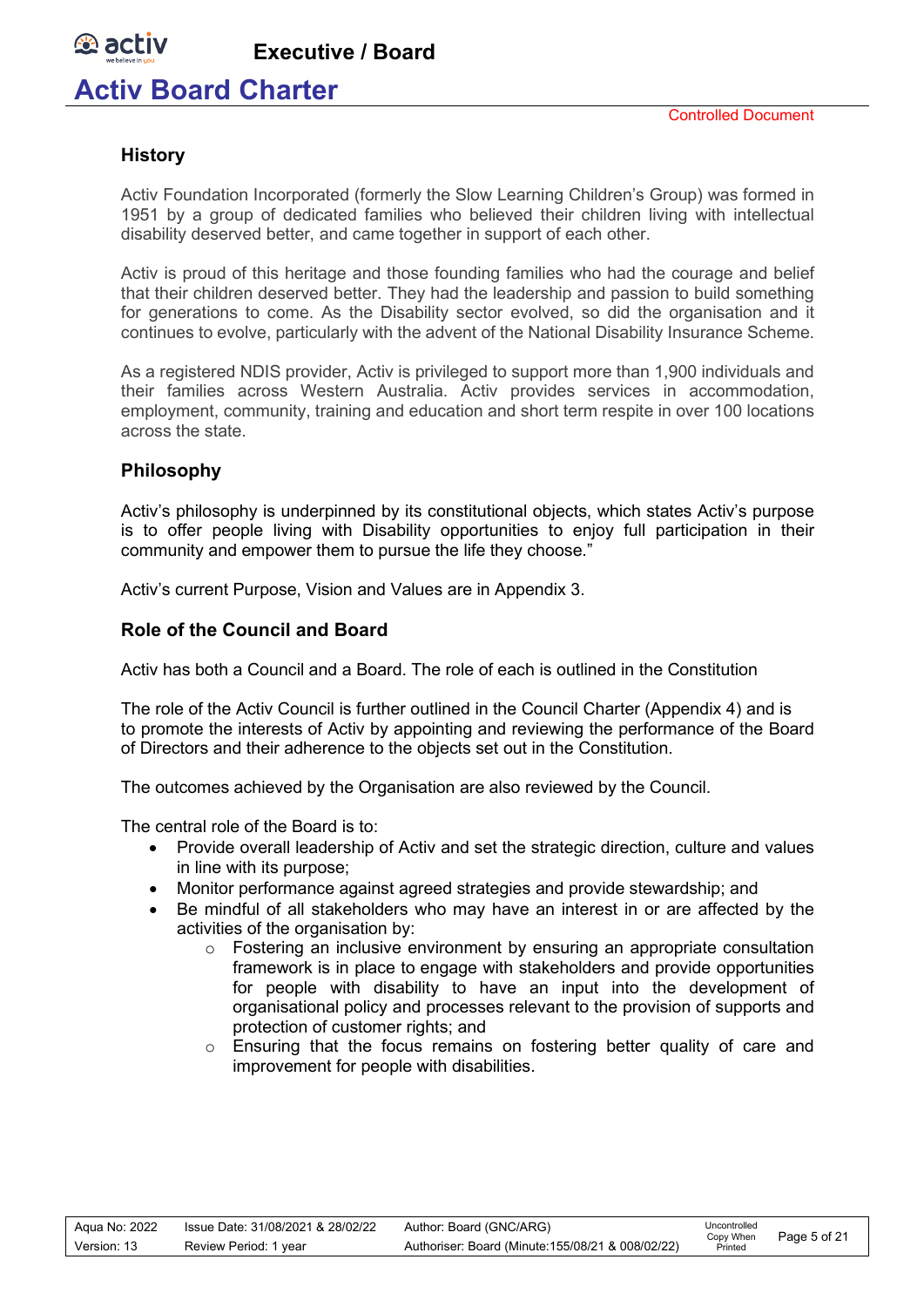### **Activ Board Charter**

*<b>B* activ

Controlled Document

#### <span id="page-5-0"></span>**Board Responsibilities / Matters Reserved for the Board**

Ultimate responsibility for governance and strategy rests with the Board. The Board retains the right to alter the matters reserved for its decision.

In performing its role, the Board's specific responsibilities include:

- 1. Providing strategic direction through constructive engagement in the development of strategy and approval of Activ's, strategies and objectives and ensuring the achievement of and compliance with Activ's purpose;
- 2. Approving Activ's Values and the Code of Conduct and Ethics (Appendix 5) and overseeing a culture that promotes ethical and responsible decision making, adherence to safe work practices and compliance with environment and community obligations;
- 3. Approving, overseeing and monitoring management's implementation of Activ's strategic objectives and performance;
- 4. Approving and monitoring the progress of operating budgets, business plans, major capital expenditure, major partnerships, acquisitions, divestments and capital management decisions and any material unbudgeted capital or operational expenditures and the establishment or cessation of any significant service;
- 5. Monitoring the operational and financial position and performance of Activ;
- 6. Setting the risk appetite, and overseeing and reviewing, at least annually, Activ's principal operating, and other risks, compliance and risk management framework and satisfying itself that Activ is operating with due regard to the risk appetite;
- 7. Taking all reasonable steps to ensure Activ's compliance with all laws, governmental regulations and accounting standards;
- 8. Overseeing Activ governance structure and monitoring effectiveness to meet the Boards' financial, legislative, regulatory and contractual responsibilities and response to quality and safeguarding matters associated with delivering supports to customers;
- 9. Reviewing and monitoring the effectiveness of governance practices and governing documents, including Activ's corporate governance principles, and approving policies;
- 10. Overseeing Activ's internal controls and systems for monitoring compliance with Activ's Constitution, and its ethical, legal and regulatory compliance;
- 11. Approving any significant change in accounting policies or procedures;
- 12. Taking all reasonable steps to ensure that Activ's financial/accounting and corporate reporting systems, including the external and internal audit; result in adequate, accurate and timely information being provided to the Board;
- 13. Approving the appointment and removal of Activ's external auditor;
- 14. Ensuring that the Activ Board, Chief Executive Officer (CEO) and leadership team are suitably qualified and experienced, with clearly defined responsibility, authority and accountability;

| Agua No: 2022 | Issue Date: 31/08/2021 & 28/02/22 | Author: Board (GNC/ARG)                           | Uncontrolled<br>Copy When | Page 6 of 21 |
|---------------|-----------------------------------|---------------------------------------------------|---------------------------|--------------|
| Version: 13   | Review Period: 1 year             | Authoriser: Board (Minute: 155/08/21 & 008/02/22) | Printed                   |              |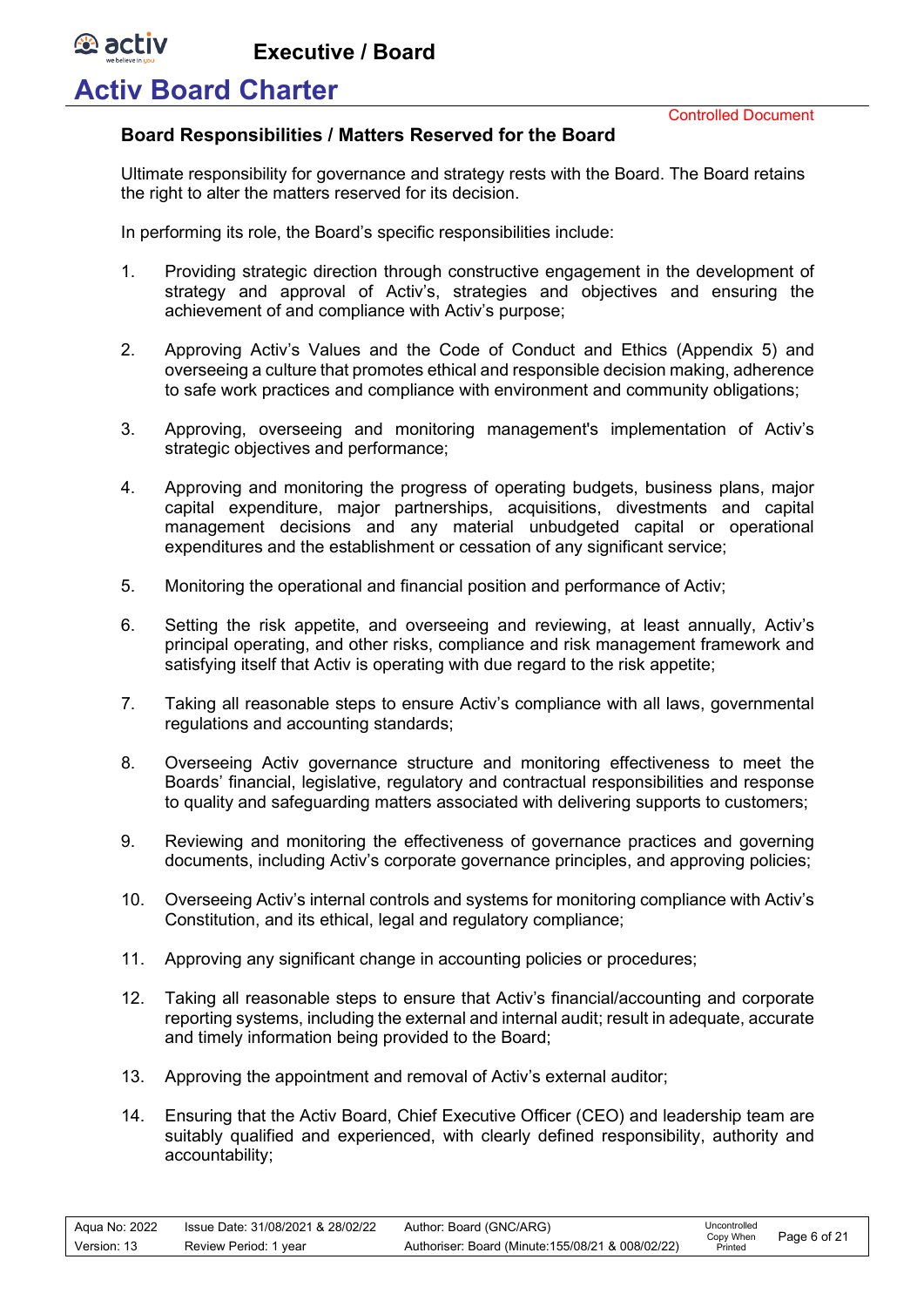## **Activ Board Charter**

**e** activ

Controlled Document

- 15. Considering appointments, performance, succession and development of the Board, CEO and members of the Activ leadership team including:
	- o Appointing and removing the CEO;
	- o Approving the appointments of members of the Activ leadership team;
	- $\circ$  Approving the authority limits for the CEO;
	- o Approving the performance objectives for the CEO and members of the Activ leadership team;
	- $\circ$  Monitoring and evaluating the performance of the individual Board directors, the Board as a whole, the CEO and the Activ leadership team;
	- $\circ$  Reviewing and recommending the level of remuneration for the Board Chair, for consideration by Council
	- o Reviewing and approving the Activ Annual Report;
	- o Reviewing the size and composition of the Board;
	- o Succession planning for non-executive directors and the CEO and overseeing succession planning for the Activ leadership team; and
	- o Induction and development for non-executive Directors and the CEO and overseeing development planning for the Activ leadership team;
- 16. Approving Activ's remuneration framework and ensuring that the framework is aligned with Activ's Purpose, values, strategic objectives and risk appetite;
- 17. Reviewing and monitoring the integrity of management systems, including those designed to:
	- o Prevent, address and report on allegations of violence, abuse, neglect, exploitation or discrimination of any customer;
	- o Record and protect customer information;
	- o Ensure compliance with quality management; and
	- $\circ$  Support feedback and complaints management that complies with principles of procedural fairness and natural justice; and
- 18. Approval of the Council Board Report for presentation to the Council at the AGM.

#### <span id="page-6-0"></span>**Risk Oversight**

The Board provides oversight of the risk profile and risk management performance of Activ and ensures that sound risk management principles and practices are part of the normal management strategy for all business units within Activ.

The Board is responsible for:

- Assessing and providing direction on risk issues reported from the CEO.
- Identifying, reviewing and assessing Activ's risks on a periodical basis and implementing mitigation strategies where required.
- Inquiring of management and/or an independent auditor about significant business, political, financial and control risks or exposure to such risk.
- Ensuring the risk strategy is linked to the Strategic Plan, updated and reviewed regularly.

At least annually, the Board reviews the risk profile and the risk appetite of the organisation and key areas of risk are regularly discussed. The risk profile and risk appetite statement are in Appendix 6.

| Aqua No: 2022 | lssue Date: 31/08/2021 & 28/02/22 | Author: Board (GNC/ARG)                           | Uncontrolled         | Page 7 of 21 |
|---------------|-----------------------------------|---------------------------------------------------|----------------------|--------------|
| Version: 13   | Review Period: 1 year             | Authoriser: Board (Minute: 155/08/21 & 008/02/22) | Copy When<br>Printed |              |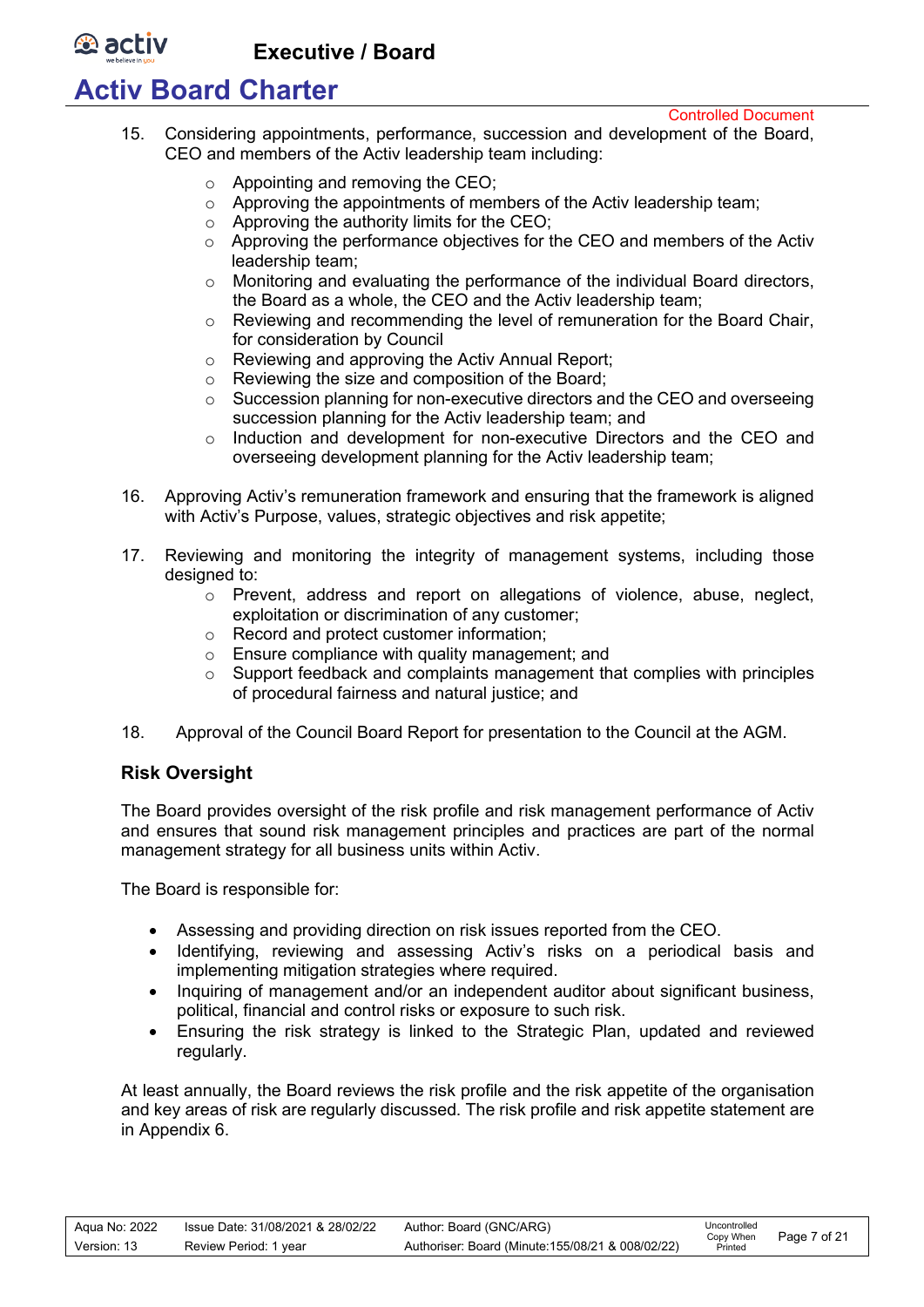

## **Activ Board Charter**

#### <span id="page-7-0"></span>**Policy**

Activ operates within a regulated environment where many regulatory and compliance obligations are set. Activ's obligations are to comply with these requirements. In areas where Activ does have the ability to hold policy positions specific to Activ, the Board approves these policies and reviews them on a regular cycle to ensure currency and compliance.

All Activ policies requiring Board approval are referred to in the Activ Board Policy Approval Schedule (Appendix 7) and contained in the Policy Handbook.

#### <span id="page-7-1"></span>**Performance Monitoring**

The Board regularly monitors the performance of Activ through Board reports that are submitted as part of the Board papers prepared for each Board meeting. These reports demonstrate Activ's performance against strategic, operational and compliance key performance indicators enabling the Board to recommend corrective action where performance is not tracking to expectation or directing management to identify improvement opportunities and provide feedback.

#### <span id="page-7-2"></span>**Chief Executive Officer (CEO) Appointment**

The Board is responsible for the employment and monitoring of the organisation's Chief Executive Officer (CEO), who is the highest-level staff member of the organisation. The CEO's current Position Description is in Appendix 9.

#### <span id="page-7-3"></span>**CEO Performance**

It is the responsibility of the CEO to address key management and operational issues within the direction and the policies laid down by the Board, including:

- a. Developing and implementing organisational strategies and making recommendations to the Board on significant strategic initiatives;
- b. Making recommendations for the appointment of staff, determining terms of appointment, evaluating performance, and developing and maintaining succession plans for staff;
- c. Developing the annual budget and managing day-to-day operations within the budget;
- d. Maintaining an effective risk management framework;
- e. Keeping the Board and regulators informed about any developments with a material impact on the organisation's performance; and
- f. Managing day-to-day operations in accordance with agreed standards for social, ethical and environmental practices.

Annually, the Board determines Key Performance Indicators (KPIs) for the CEO, which are negotiated between the Board Chair and the CEO with input from the Board. The current KPIs are in Appendix 10. The KPIs will be linked to performance management and the strategic plan. At the end of the financial year, the Board will assess the performance of the CEO against these goals. The Board Chair will seek feedback from the Board before discussing the CEO's performance with the incumbent.

If a Board member has a concern about the performance or actions of the CEO this should be raised with the Chair and the CEO at the earliest opportunity. Alleged CEO poor performance or misconduct will be managed in accordance with the CEO's employment contract. The Board may appoint an external person to investigate and report on the CEO's performance or misconduct.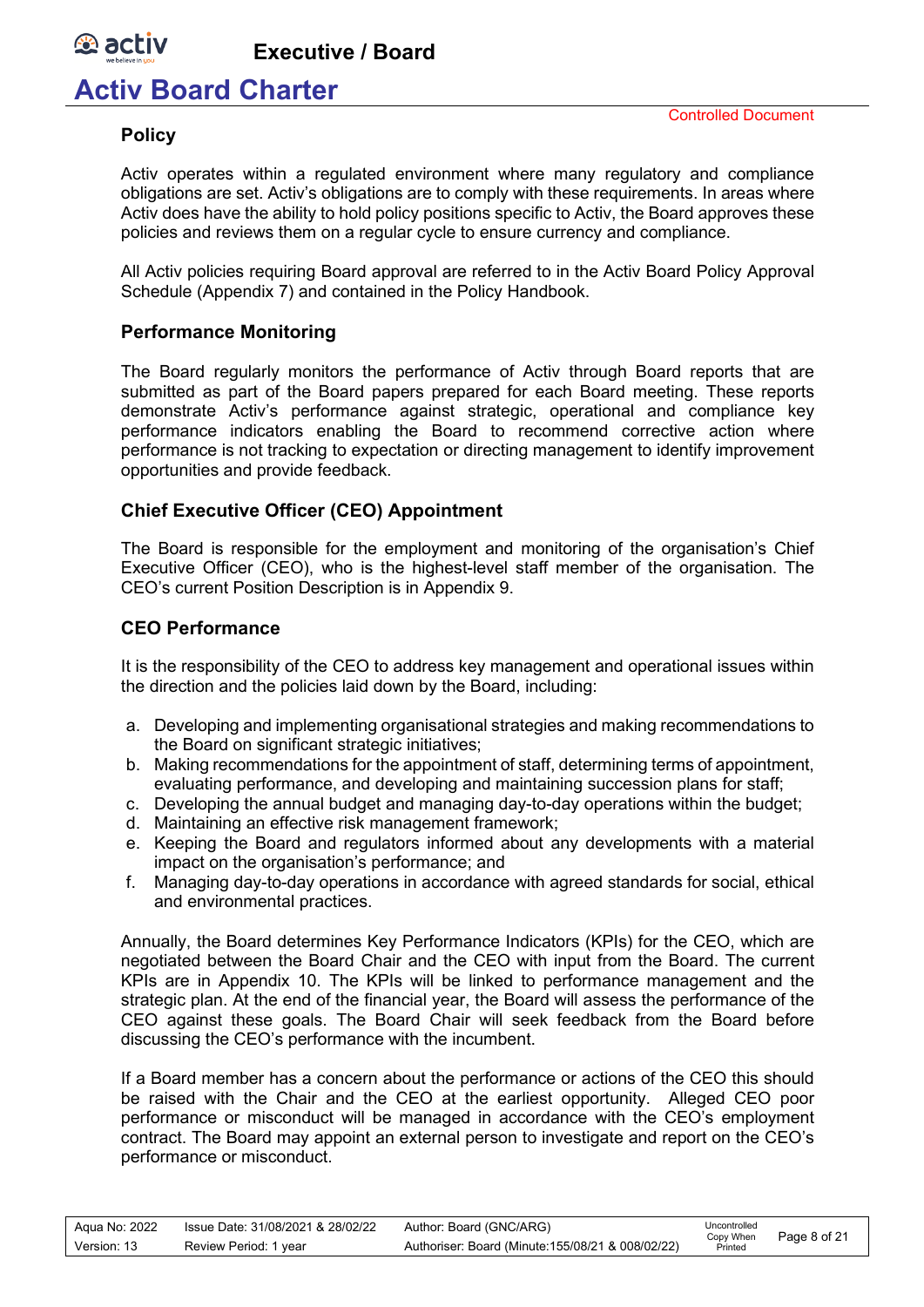### **Activ Board Charter**

**e** activ

#### <span id="page-8-0"></span>**Delegations of Authority**

The Board is the governing body of Activ and can delegate to any person or group any power or duty. Delegations must be in writing and approved by the Board. Delegations will be reviewed annually. The current Delegations of Authority are shown at Appendix 11.

The Board delegates to the CEO the powers and responsibilities to enable him/her to manage the organisation within the authority limits approved by the Board. Refer to the Chief Executive Officer Delegation Policy (Appendix 12).

The CEO is accountable to the Board for all authority delegated to management and the Group's performance. The Board retains ultimate authority to change, enhance or revoke its delegations to the CEO at any time. All actions and decisions of the CEO will be guided by the Purpose and Activ's strategic objectives.

The Board will monitor the decisions and actions of the CEO and management and progress towards achievement of Activ's Purpose and strategic objectives.

The CEO will report, in a spirit of openness and trust, on the progress being made by Activ towards its Purpose and strategic objectives.

### <span id="page-8-1"></span>**Board Structure**

#### <span id="page-8-2"></span>**Board Composition**

Members of the Board are appointed in accordance with the Constitution. The Board shall comprise members with a range of experience, expertise and skills from a diverse range of backgrounds necessary to carry out the Board's role and responsibilities and support achievement of Activ's purpose. The current Board Matrix is in Appendix 13.

The Board, together with the relevant Committee, will review annually, the mix of skills, experience, independence, knowledge and diversity represented by directors on the Board and determine whether the composition and mix remain appropriate for Activ's Purpose and strategic objectives and whether they cover the skills needed to address existing and emerging business and governance issues relevant to Activ.

The Board must consist of a majority of non-executive directors who are assessed to be independent. The Board will regularly review the independence of Non-executive Directors in accordance with the policy on the Independence of Directors (Appendix 14).

#### <span id="page-8-3"></span>**Quorum and Voting**

Activ's Constitution sets out the requirements for Board appointment containing requirements for proceedings of Board meetings such as quorum and voting.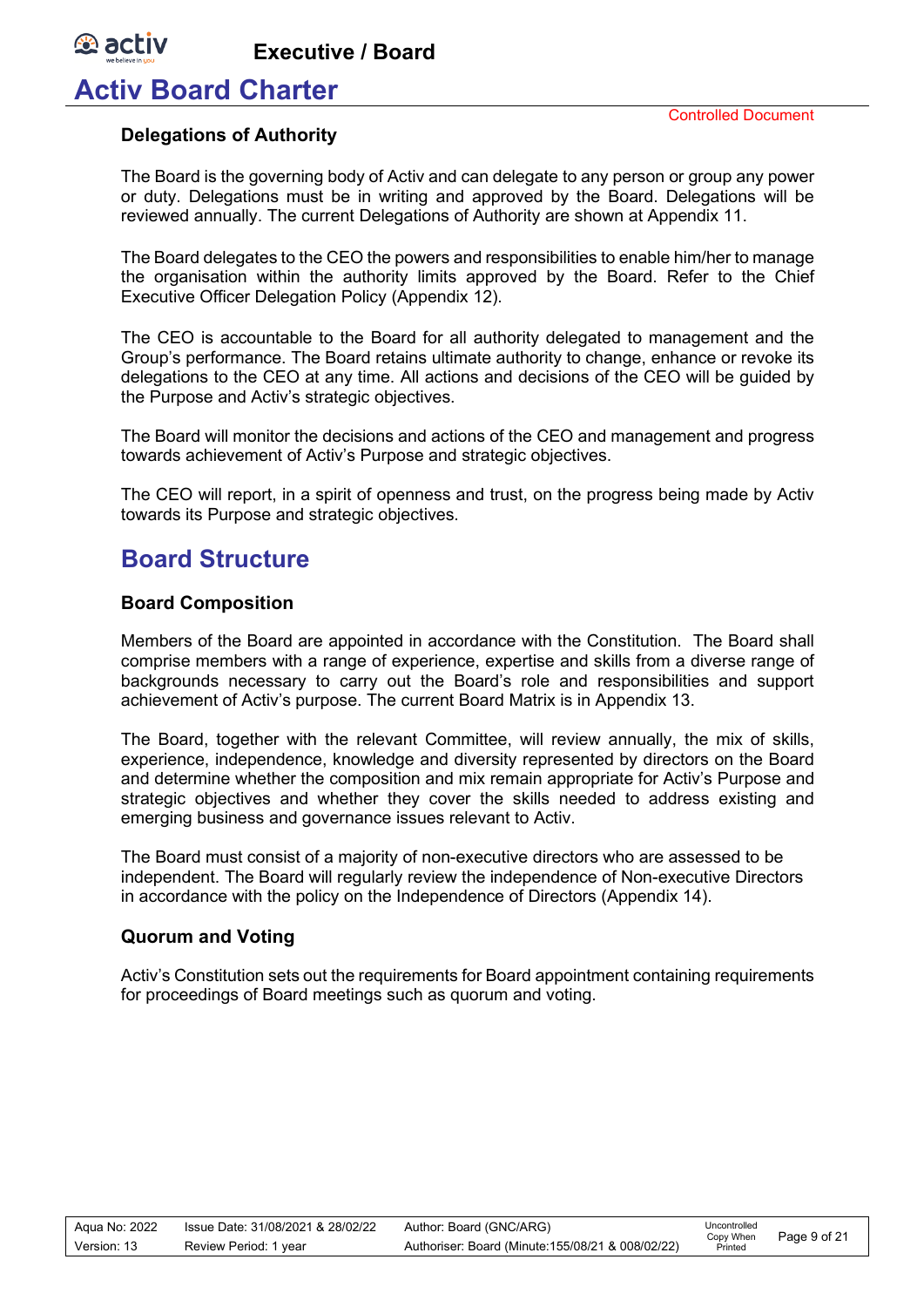## **Activ Board Charter**

#### <span id="page-9-0"></span>**The Board Chair**

*<b>D* activ

The Chair is appointed as per the terms of Activ's Constitution.

The Board may determine the period for which the Chair is to hold office and may terminate that appointment.

The Board will appoint one (1) of the independent non-executive Directors as Chair. However, the Board has discretion to appoint as Chair a director who is not an independent director if the Board considers that the relevant director is the most appropriate person to be appointed as Chair. If the Chair is not an independent director, the Board will determine and appoint the most appropriate director in the relevant circumstances who will assume the role of Chair when the appointed Chair is unable to act in that capacity as a result of their lack of independence.

In accordance with Activ's Director Independence Policy, an independent director is a nonexecutive director who is not a member of management and who is free of any business or other relationship that could materially interfere with, or could reasonably be perceived to materially interfere with, the independent exercise of their judgement.

The roles of Chair and CEO are strictly separated and must not be exercised by the same individual.

#### <span id="page-9-1"></span>**Board Chair Specific Responsibilities include:**

- Providing leadership to the Board in discharging its responsibilities and ensuring effective performance of the Board;
- Fostering a positive environment in the boardroom, allowing open and informed discussions;
- Acting as the primary link between Board and management;
- Representing the Board to key stakeholders;
- Setting the agenda for Board meetings in conjunction with the CEO;
- Ensuring regular evaluation of the Board, its Committees and individual Board directors;
- Ensuring that Board directors have adequate opportunity to contribute;
- Seeking to develop and maintain relationships between the Board and senior management;
- Ensuring that Board directors comply with the Activ Code of Conduct and Ethics, the Conflict of Interest Policy and Director Independence Policy;
- Providing counsel and being available for consultation with the CEO;
- Establishing a protocol to take effect on occasions when the Chair is absent from Board meetings; and
- Acting as the Whistleblower Protection Officer, where appropriate, in accordance with the Whistleblower Policy.

#### <span id="page-9-2"></span>**Deputy Board Chair Description and Role:**

The Deputy Chairperson's main role is to act in the position of the Chairperson as circumstances arise. Therefore, the Deputy Chairperson acts:

- by chairing Board meetings when the Chairperson cannot attend a particular meeting
- during a Board meeting by chairing discussion on particular agenda items where the Chairperson has an actual or perceived conflict of interest
- by assisting the CEO in the preparation of the agenda and agenda papers on a topic where the Chairperson has an actual or perceived conflict of interest.

| Agua No: 2022 | Issue Date: 31/08/2021 & 28/02/22 | Author: Board (GNC/ARG)                           | Uncontrolled<br>Copy When | Page 10 of 21 |
|---------------|-----------------------------------|---------------------------------------------------|---------------------------|---------------|
| Version: 13   | Review Period: 1 year             | Authoriser: Board (Minute: 155/08/21 & 008/02/22) | Printed                   |               |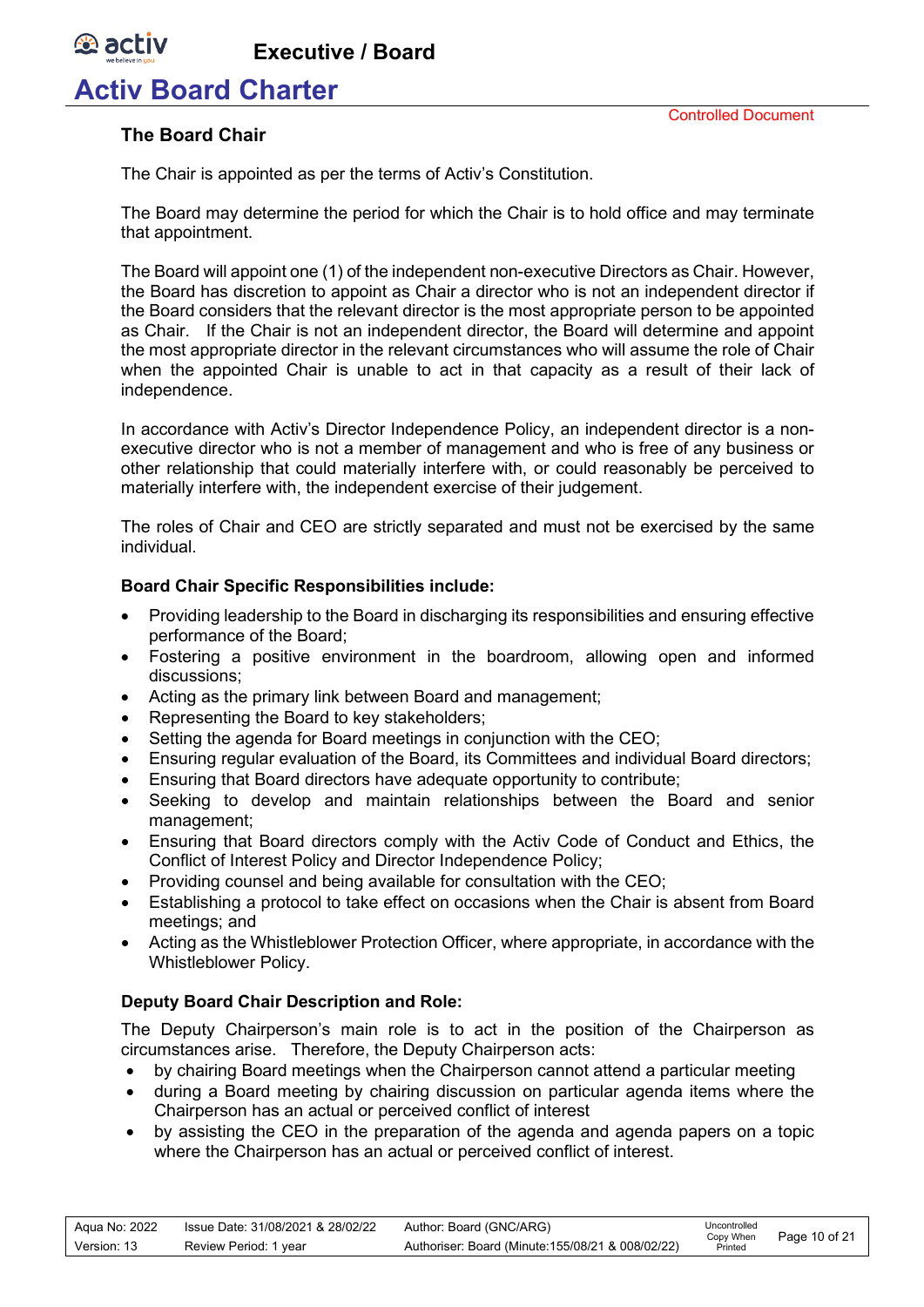**Activ Board Charter**

*<b>B* activ

#### <span id="page-10-0"></span>**Access to Information by Board**

The Board and its Committees may make direct requests for any information or records they require from any of Activ's staff (through the CEO or management as required), the external auditor or any third party.

The Chair, the Chairs of Board committees, the CEO and the responsible Manager will work collaboratively to ensure the production and transmission of information and reports to the Board and its committees.

### <span id="page-10-1"></span>**Board Operations**

#### <span id="page-10-2"></span>**Board Meeting Frequency and Minutes**

Board meetings are to be held as per the terms of the Constitution, generally on a monthly basis except as otherwise agreed.

Additional days for the Board and relevant Committees should be allocated each year for reviewing the Strategy and Risk Management Framework.

Board papers should be provided to Board directors sufficiently far in advance of scheduled meetings to allow adequate consideration.

The Board Chair, may at their discretion, convene an unscheduled meeting. Urgent decisions, where it is not practical to convene a meeting, may be made by circular resolution.

Minutes of a Board meeting are to be circulated to all members electronically within fourteen (14) days of the meeting. Once all members have approved the minutes, the Chair shall be authorised to approve the minutes, and will sign the same or cause their electronic signature to be attached. All minutes are to be finalised within a reasonable time of the meeting, with the intention that they are then included in the next meeting for noting purposes only.

#### <span id="page-10-3"></span>**Expectations of members at meetings**

Since the Board needs to work together as a group, Board members need to establish a set of standards for Board meetings. It is expected that Board members shall, in good faith, behave in a manner that is consistent with generally accepted procedures for the conduct of meetings at all meetings of the Board.

This will include but not be limited to:

- Behaving in a manner consistent with the letter and spirit of the Code of Conduct and Ethics and the Conflict of Interest Policy (Appendix 15) and Whistleblower Policy (Appendix 16);
- Acting in a businesslike manner;
- Addressing issues in a confident, firm and friendly manner;
- Preparing for meetings by reading and considering papers circulated with the agenda;
- Using judgment, common sense and tact when discussing issues;
- Minimising irrelevant conversation and remarks;
- Ensuring that others are given a reasonable opportunity to put forward their views;
- Refraining from interruption or interjection when a speaker has the floor
- Being particularly sensitive in interpreting any request or direction from the Board Chair that aims to ensure the orderly and good spirited conduct of the meeting;

| Aqua No: 2022 | Issue Date: 31/08/2021 & 28/02/22 | Author: Board (GNC/ARG)                           | Uncontrolled<br>Copy When |               |
|---------------|-----------------------------------|---------------------------------------------------|---------------------------|---------------|
| Version: 13   | Review Period: 1 vear             | Authoriser: Board (Minute: 155/08/21 & 008/02/22) | Printed                   | Page 11 of 21 |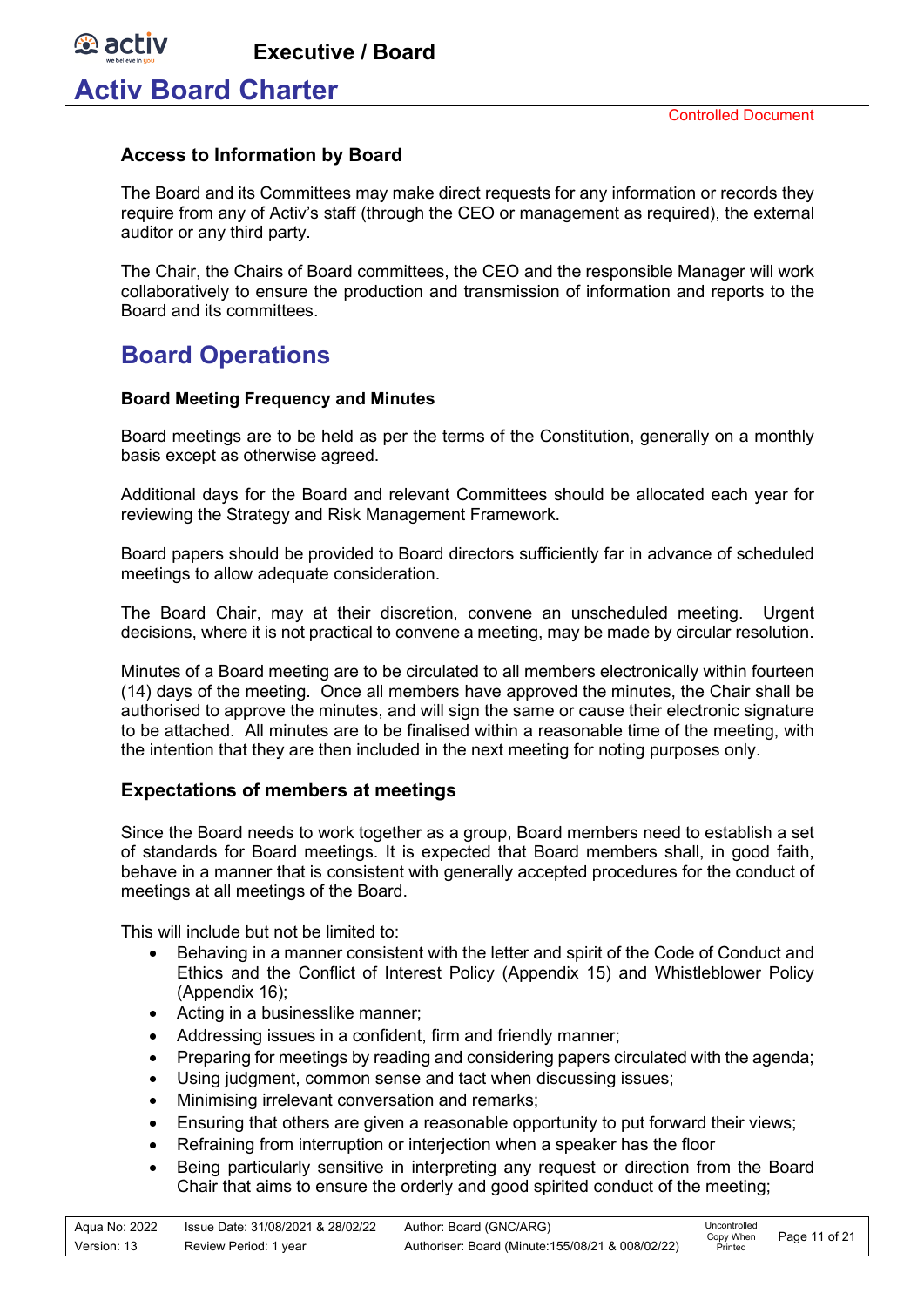# **Activ Board Charter**

Controlled Document

- Board members are expected to be forthright in Board meetings and have a duty to question, request additional information, raise any issue, and fully canvas all aspects of any issue confronting the organisation, and cast their vote on any resolution according to their own judgment; and
- Outside the Board room, however, Board members should support and adhere to all Board decisions in discussions with all stakeholders.

#### <span id="page-11-0"></span>**Agendas**

*<b>D* activ

The Board meeting agenda is an important time management tool and ensures that the Board is spending its time on the most important issues. The agenda detail is drafted by the CEO with input from the Board Chair and members.

At the Board meeting, and with the agreement of Board members present, the Board Chair may alter the order of issues addressed from that proposed in the agenda. The agenda for a special meeting is to be circulated, in paper form and/or by any other means agreed by the Board, as soon as possible prior to the meeting.

The Board Chair or CEO may exclude from a member's agenda papers, any paper relating to a matter in which the member has previously disclosed a material personal interest.

#### <span id="page-11-1"></span>**Board Papers**

The reporting responsibility of the CEO and Board is outlined in the Board Calendar.

Board papers are confidential and Board directors acknowledge care must be taken to protect the integrity of the content within the papers distributed to them in the course of their duties.

Issues submitted for the consideration of the Board are generally of three types: "Matters for Decision", "Matters for Discussion" or "Matters for Information"

All items submitted will be documented on a standard Board paper format to provide the context of the issue and provide relevant information to better inform the Board. A Board member can request additional information is provided both supporting and countering a recommendation to assist with decision-making.

#### <span id="page-11-2"></span>**Board Meeting Minutes**

The minutes of the meeting are recorded by the Board Secretary. The meeting is not taped. The first draft of the minutes is emailed to the Board Chair within one week of the meeting for review.

Once reviewed, the Board Chair notifies the Secretary who will then email the draft minutes to the Board as a final copy, within two weeks of the meeting.

Minutes should include:

- Time of commencement and type of meeting;
- Attendance (present and apologies accepted);
- Declarations of personal interest;
- Actual decisions made by the Board and the facts and reasons on which they were based;
- Time of closure of the meeting; and
- Details of the next meeting (date, time, venue).

Minutes of meetings are confirmed at the next meeting and should be signed by the Board Chair as an accurate record of proceedings, at which time all interim copies of minutes are destroyed.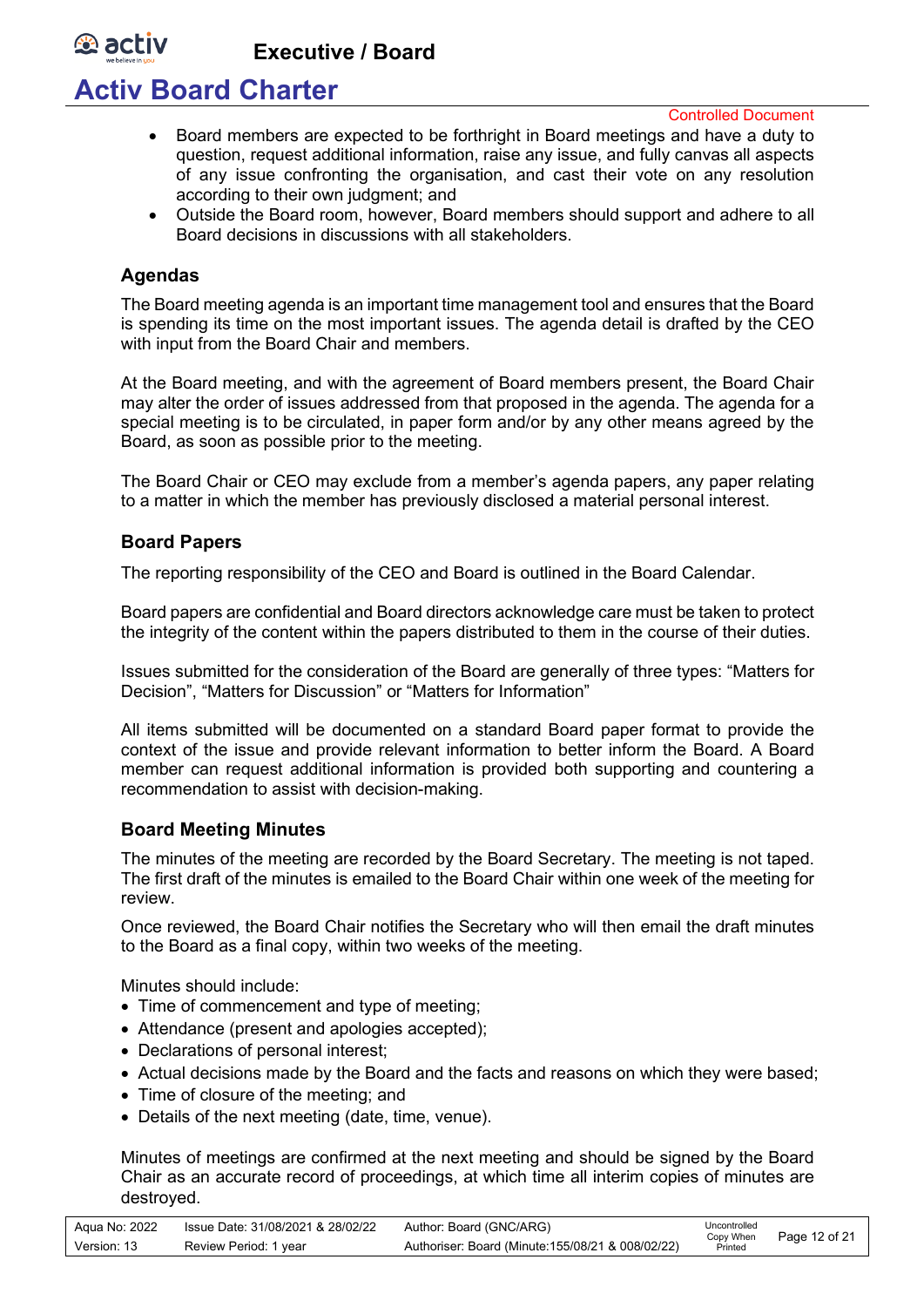

# **Activ Board Charter**

#### <span id="page-12-0"></span>**Resolutions Register**

The resolutions of the Board will be listed chronologically in a resolutions register, which is updated after every Board meeting. The register will note the date of the Board meeting, the agenda item, and the resolution.

The register is provided to each Board member every six months to enable ready reference to decisions of the Board.

#### <span id="page-12-1"></span>**Board Calendar**

The Board ensures that it deals with all business required of it throughout the year by utilising a Board Calendar to schedule various topics of focus and activities to complete throughout the year. Board meeting agendas incorporate the calendar issues relevant to that meeting month.

#### <span id="page-12-2"></span>**Conduct of Meetings**

The Board Chair will determine the degree of formality required at each meeting while maintaining the decorum of such meetings.

The Board Chair will:

- Ensure that all members are heard:
- Retain sufficient control to ensure that the authority of the Chair is recognised. This may require a degree of formality to be introduced if this is necessary to advance the discussion;
- Take care that the decisions are properly understood and well recorded; and
- Ensure that the decisions and debate are completed with a formal resolution recording the conclusions reached.

The Board will conclude their meetings with a meeting evaluation to consider how well the meeting was conducted, the efficiency of the process and the effectiveness of the Board's decision making. This will act as an "aide memoire" for improvements to future meetings.

#### <span id="page-12-3"></span>**Decision Making Process**

When considering "Matters for Decision", Board members should take into account the following set of pre-determined factors:

- Strategic fit;
- Financial implications;
- Risk management;
- Availability of resources;
- Synergy with other initiatives;
- Impact on intellectual property assets;
- Stakeholder and market perceptions; and
- Legal and regulatory requirements and considerations.

The Board may choose to utilise external advice to supplement information provided by Activ (for example to seek a second opinion) or if necessary to utilise a specialist or consultant for professional advice on particular matters before the Board.

Board members seeking additional external advice should consult with the Board Chair and, if approved by the Board Chair, will be provided at Activ's expense.

Individual members of the Board cannot make decisions or act on behalf of Activ unless they are specifically authorised to do so by the Board.

| Agua No: 2022 | lssue Date: 31/08/2021 & 28/02/22 | Author: Board (GNC/ARG)                           | Uncontrolled         |               |
|---------------|-----------------------------------|---------------------------------------------------|----------------------|---------------|
| Version: 13   | Review Period: 1 year             | Authoriser: Board (Minute: 155/08/21 & 008/02/22) | Copy When<br>Printed | Page 13 of 21 |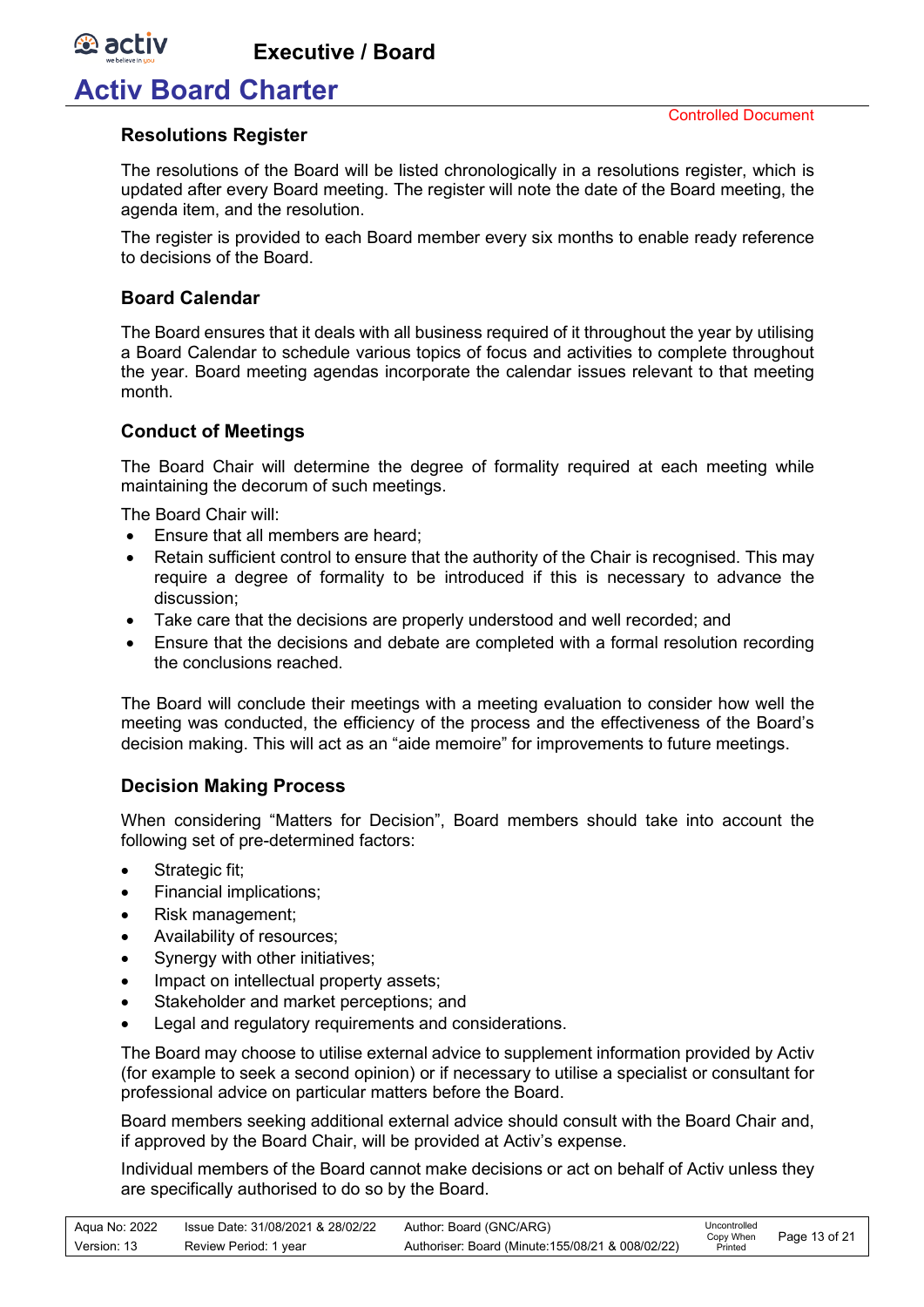

## **Activ Board Charter**

#### <span id="page-13-0"></span>**Circular Resolution**

From time to time the Board may be required to consider a matter requiring some decision in between ordinary meetings and is known as a Circular Resolution.

Activ's Constitution sets out the requirements for circular resolution.

#### <span id="page-13-1"></span>**Attendance and Leave of Absence**

Board members are expected to attend all meetings of the Board. If a member cannot attend, or will be delayed in attending a Board meeting, the member should inform the Chair or CEO as soon as possible before the meeting.

A member's absence or delayed attendance is to be recorded in the minutes of the meeting.

#### <span id="page-13-2"></span>**Board Attendance by Senior Management**

The Board directors encourage the CEO to invite managers into the boardroom to benefit from their subject matter expertise in the subject being discussed.

#### <span id="page-13-3"></span>**Board Access to Senior Management**

Board directors seeking access to Activ staff, including senior management, should consult the CEO.

#### <span id="page-13-4"></span>**Senior Management Access to the Board**

If at any time any member of the Executive or Senior Management is aware of a matter, which the individual believes requires the attention of the Board or a Board Committee, the individual has a responsibility to ensure the matter is brought to the attention of the Board. The appropriate method of access to the Board is through the Chair of the Board.

#### <span id="page-13-5"></span>**Electronic Signature**

Board directors are authorised to use electronic signatures to sign documents, forms, correspondence and/or emails using their electronic signature and as required by law. Electronic signatures will be securely stored in the Diligent platform.

Activ's Privacy and Information Management Policy and Procedure will apply to the secure storage of electronic signatures.

Electronic signatures can be inserted by the individual Board director.

The responsible manager is authorised to insert a Board director's electronic signature provided:

- The signature is required by law; and
- The Board director has been properly identified;
- The Board director's intention to be bound in respect of the information has been established; and
- The Board director has provided their express unconditional written consent.

All authorities received from a Board director to insert their electronic signature must be securely stored in hard copy and/or soft copy via the Diligent platform.

If a Board director suspects the security of their electronic signature has been compromised, they must immediately notify the Executive Officer.

| Agua No: 2022 | lssue Date: 31/08/2021 & 28/02/22 | Author: Board (GNC/ARG)                           | Uncontrolled         |               |
|---------------|-----------------------------------|---------------------------------------------------|----------------------|---------------|
| Version: 13   | Review Period: 1 year             | Authoriser: Board (Minute: 155/08/21 & 008/02/22) | Copy When<br>Printed | Page 14 of 21 |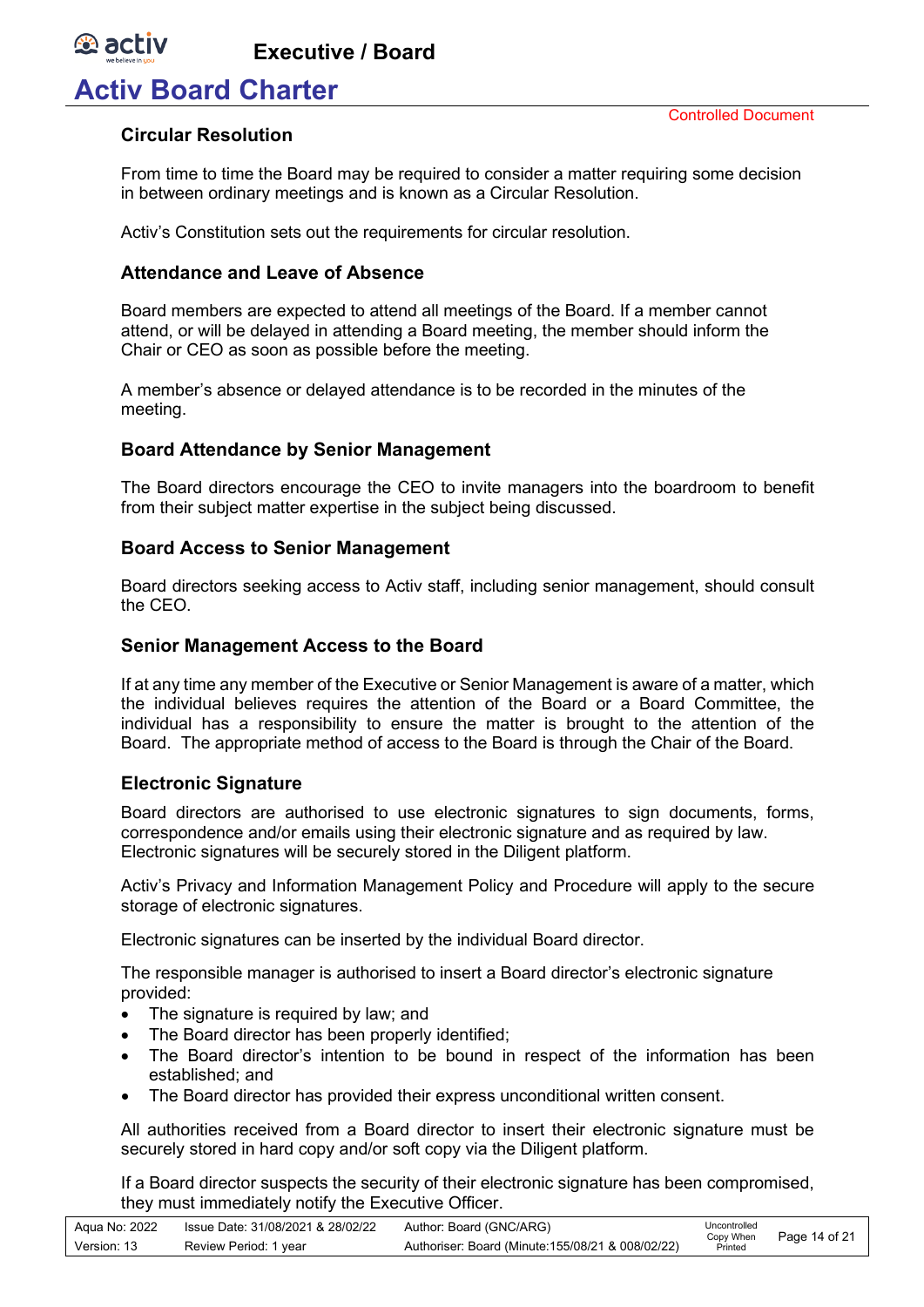**Activ Board Charter**

**e** activ

### <span id="page-14-0"></span>**Board Committee Operations**

The Board may establish standing Committees and Working Groups to assist in carrying out its responsibilities and to consider certain issues in further detail and then report back to and advise the Board.

**Each** Committee or Working Group will operate within the *"General Terms of Reference – Board Committees and Working Groups"* unless specifically designated otherwise.

**Specific** Committee and Working Group purpose and responsibilities are detailed in separate appendices.

#### <span id="page-14-1"></span>**Current Board Committee & Working Groups**

| Committee                      | <b>Membership</b>                        | Quorum         | <b>Minimum</b><br>meetings<br>annually |
|--------------------------------|------------------------------------------|----------------|----------------------------------------|
| Audit, Risk & Governance       | At least three (3) independent Directors |                |                                        |
| People & Culture               | At least three (3) independent Directors | $\mathcal{P}$  |                                        |
| <b>Customer Committee</b>      | At least three (3) independent Directors | 2              | າ                                      |
| Finance, Property & Investment | At least three (3) independent Directors | $\mathfrak{p}$ |                                        |
| <b>Working Groups</b>          |                                          |                |                                        |
| Disability Royal Commission WG | Discretion Of the Board                  | <b>TBA</b>     | As required                            |
| <b>Grants Working Group</b>    | Discretion of the Board                  | <b>TBA</b>     |                                        |

#### <span id="page-14-2"></span>**General Terms of Reference**

#### **Scope of Authority**

The opinion or decisions of a Board Committee or Working Group are recommendations only, and do not bind the Board in any way. In accordance with Activ's Constitution the Board may obtain the opinion of a Committee or Working Group on a particular matter before the Board makes any decision on that matter.

The Board authorises each Committees or Working Group to perform the activities required to address its responsibilities and to report to the Board on its recommendations and activities.

Committees and Working Groups are not responsible for supervising the performance of management or Activ and do not become involved in day to day operations, management functions or decision making.

Each Board director, the Board and Board Committees may obtain independent professional advice to assist in the proper exercise of their relevant duties and responsibilities with the prior approval of the Chair or, if the director is the Chair, the prior approval of the relevant Committee Chair.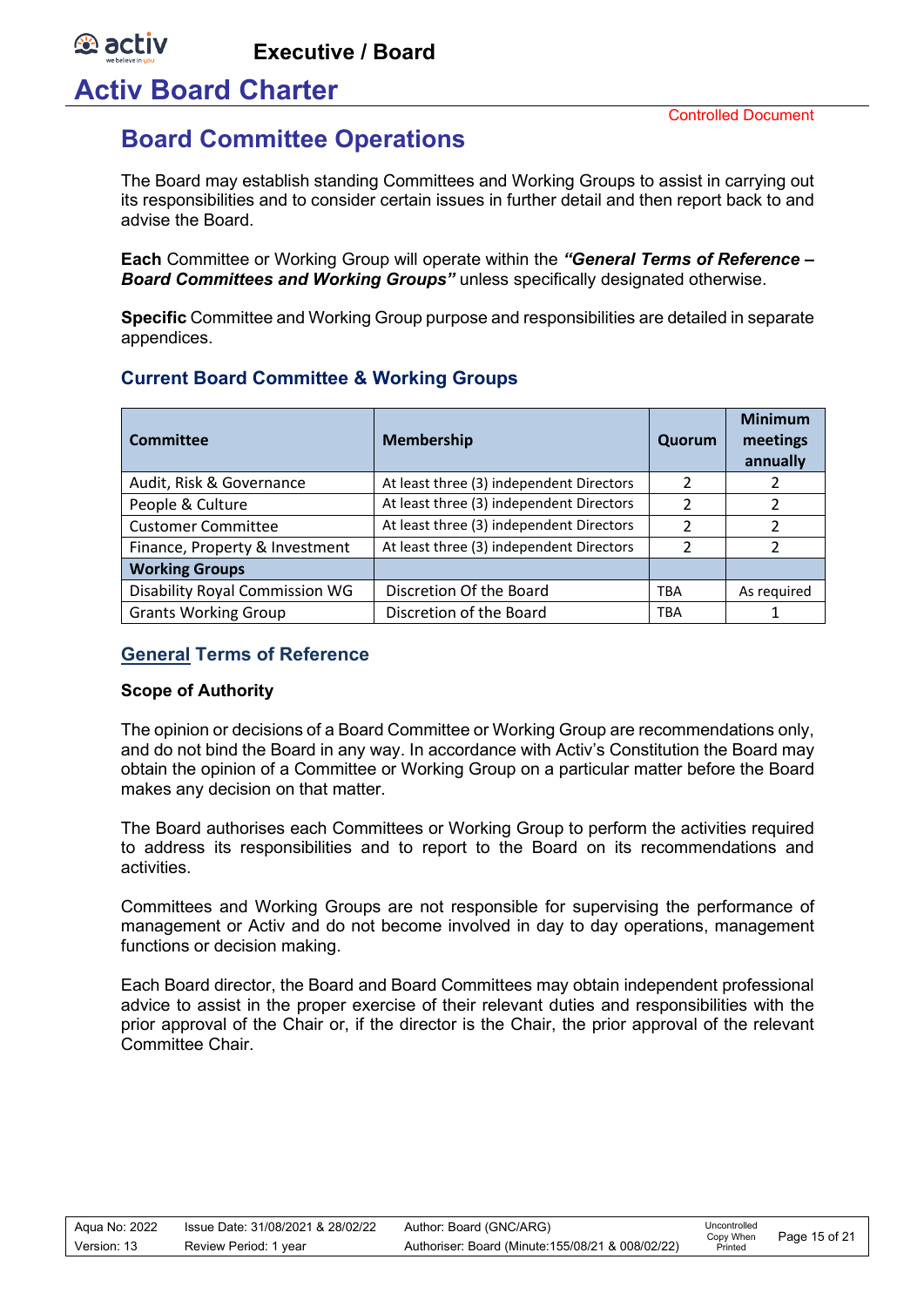### **Activ Board Charter**

*<b>A* activ

#### **Committee & Working Group Membership**

Each Standing Board Committee shall be comprised of a minimum of three (3) Board Members who have appropriate skills and experience to fulfil their role.

Each Working Group membership will be at the Board's discretion. Working Groups will cease to exist once the scope of work is complete.

A Committee or Working Group members should have appropriate skills and experience to enable them to perform their responsibilities.

The appointment of a Chair and the members of any Board Committee or Working Group will be made by the Board considering the recommendations of the People and Culture **Committee.** 

Membership of each Board Committee and Working Group will be reviewed annually, or earlier if circumstances require.

#### **Committee Membership Tenure**

Committee membership tenure is in line with the Director's appointment to the Board as per the constitution (2 years) and is also subject to the annual review by the Board.

#### **Committee or Working Group Chair (& Deputy Chair if applicable)**

The Chair of a Board Committee or Working Group will be an independent non-executive Board director other than the Chair of the Board, unless otherwise agreed, and will be appointed by the full Board.

A Board Committee or Working Group has the discretion to appoint a Deputy Chair. If a Deputy Chair is appointed, they will be an independent non-executive director other than the Chair of the Board, unless otherwise agreed, and will be appointed by the full Board.

Should the Chair or Deputy Chair be absent from a meeting, the Members present can appoint a Chair for that particular meeting.

#### **Committee Quorum**

Unless specifically designated, a quorum will be a minimum of two (2) Directors.

#### **Committee Voting**

Voting on recommendations is reserved for approved Committee / Working Group Members only. Observers cannot vote.

#### **Independence of Members**

It is important for Committee and Working group members to use independent judgment in discharging their duties. The terms of the Activ Board Charter, Director Independence Policy, Code of Conduct and Ethics Policy and Conflict of Interest Policy therefore apply to Board Committees and Working Groups on the same basis as to the Board.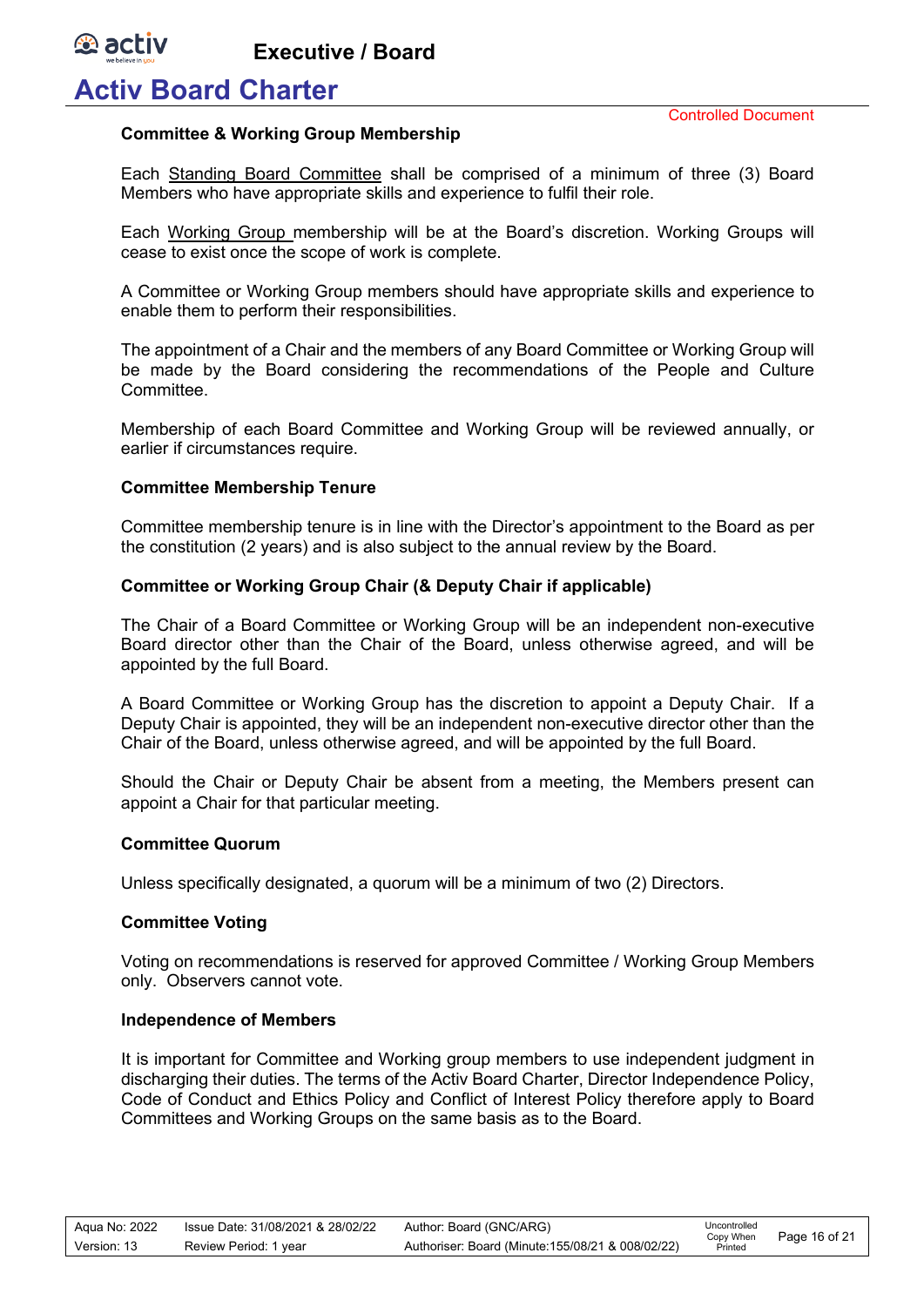### **Activ Board Charter**

**e** activ

Controlled Document

#### **Observers and Persons Present by Invitation for Board Committees**

The Board Committees and Working Groups may grant observer status to other - Directors who are not members, any officer of Activ or to any external parties to attend such portion, or such number of meetings, as a Committee or Working Group may deem desirable and appropriate.

Observers may offer, or be asked for, comments or advice, but are not voting members.

A Committee or Working Group may also invite other Board directors and officers of Activ to attend and participate in the discussion of particular items on the agenda of a meeting. However, voting on recommendations is reserved for approved Director Members only.

#### **Committee / Working Group Meetings & Minutes**

The number of meetings is to be determined by the relevant Committee or Working Group Refer table. The meetings are scheduled in the Board Calendar.

Working Groups may choose to meet more often to fulfil their duties.

All meetings will be conducted subject to a Chair approved agenda, to be distributed at least seven (5) days prior to the meeting where possible.

All members have the opportunity to contribute agenda items to the Chair in advance of this and the Chair may consult with other member(s) as he/she deems fit.

The Chair may invite member(s) of the Board or management or others to attend all or part of meetings to provide advice or information.

The Chair will report to the Board subsequent to each meeting by providing a verbal update and outlining any formal recommendations.

All minutes of Committee meetings will be provided in the next available Board pack.

#### **Annual Plan of Works**

Reviewing the Annual Plan of Works (APOW) for respective Committees and providing these plans for consideration and approval by the Board;

#### **Performance Evaluation**

Each Board Committee will complete an annual performance self-assessment against its existing Terms of Reference. A performance evaluation is not required for Working Groups unless specifically requested by the Board.

The relevant Committee will consider all Board Committee annual self-assessments, prior to tabling with the Board for Boards discussion and approval.

The Committee will review its specific Terms of Reference every two years, or otherwise as it considers necessary and make any recommendations to the Board for their determination.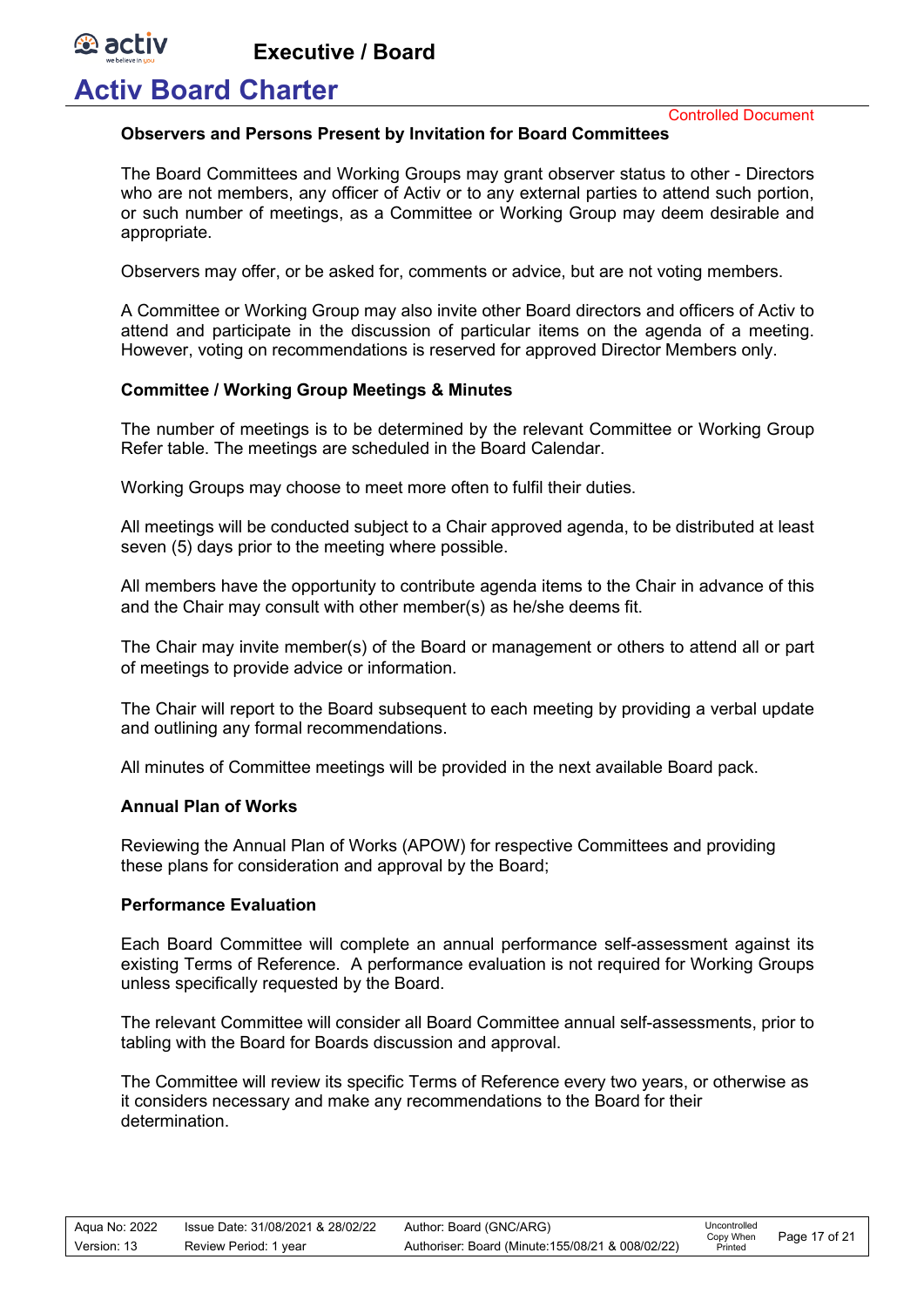

### **Activ Board Charter**

#### **Committee Dissolution**

Board Committees are established by the Board pursuant to the Activ Constitution and can be dissolved at the absolute discretion of the Board.

#### **Amendment, Modification or Variation**

These General Terms of reference or Specific Terms of Reference may be amended, varied or modified in writing after consultation with the ARG Committee and subsequent approval by Board.

\*\*For Specific information relating to individual Committee/Working Groups, refer to annexures 18 to 23.

#### <span id="page-17-0"></span>**Specific Terms of Reference & Purpose**

#### **Purpose of Committee:**

*Audit, Risk and Governance Committee* formed to assist the Board to effectively establish and maintain effective risk management, compliance, assurance, internal controls and governance structures to safeguard resources (people, information, assets), support decision making and support achievement of Activ's legal, constitutional and code of conduct objectives and obligations.(Specific Terms of Reference - Refer also to Appendix 18).

**People & Culture Committee** is formed to assist the Board in fulfilling its responsibilities by advising and assisting the Board in relation to organisational culture, employee experience, people management and remuneration, nomination, appointment and performance of Directors, the CEO and senior executives. (Specific Terms of Reference - Refer also to Appendix 19).

*Customer Committee* formed to assist the Board to review and monitor the delivery of Activ's Customer Strategy, customer and stakeholder consultation frameworks, policy and processes, relevant to the provision of supports and protection of customer rights. (Specific Terms of Reference - Refer also to Appendix 20).

*Finance Property & Investment Committee* is formed to oversee, monitor and review Activ's financial, property and investment planning processes, reporting systems and policies, ensuring the integrity of reporting, systems and controls and conducting in depth analysis of regular reports, including external audits. The Committee has responsibility to review and analyse the monthly financials and the underlying performance of the business. (Specific Terms of Reference - Refer also to Appendix 21).

#### **Purpose of Working Group:**

*Disability Royal Commission Working Group* formed to provide direction and advice to the Board to respond to the Royal Commission's terms of reference, findings and recommendations. (Specific Terms of Reference - Refer also to Appendix 22).

*Activ Grants Working Group* formed to assist the Board to improve the quality of life of people living with disability through the administration of the Activ Special Assistance Grants (Specific Terms of Reference - Refer also to Appendix 23).

Other committees may, from time to time, be established by the Board in accordance with the Constitution to deal with matters of special importance.

| Aqua No: 2022 | Issue Date: 31/08/2021 & 28/02/22 | Author: Board (GNC/ARG)                           | Uncontrolled<br>Copy When | Page 18 of 21 |
|---------------|-----------------------------------|---------------------------------------------------|---------------------------|---------------|
| Version: 13   | Review Period: 1 year             | Authoriser: Board (Minute: 155/08/21 & 008/02/22) | Printed                   |               |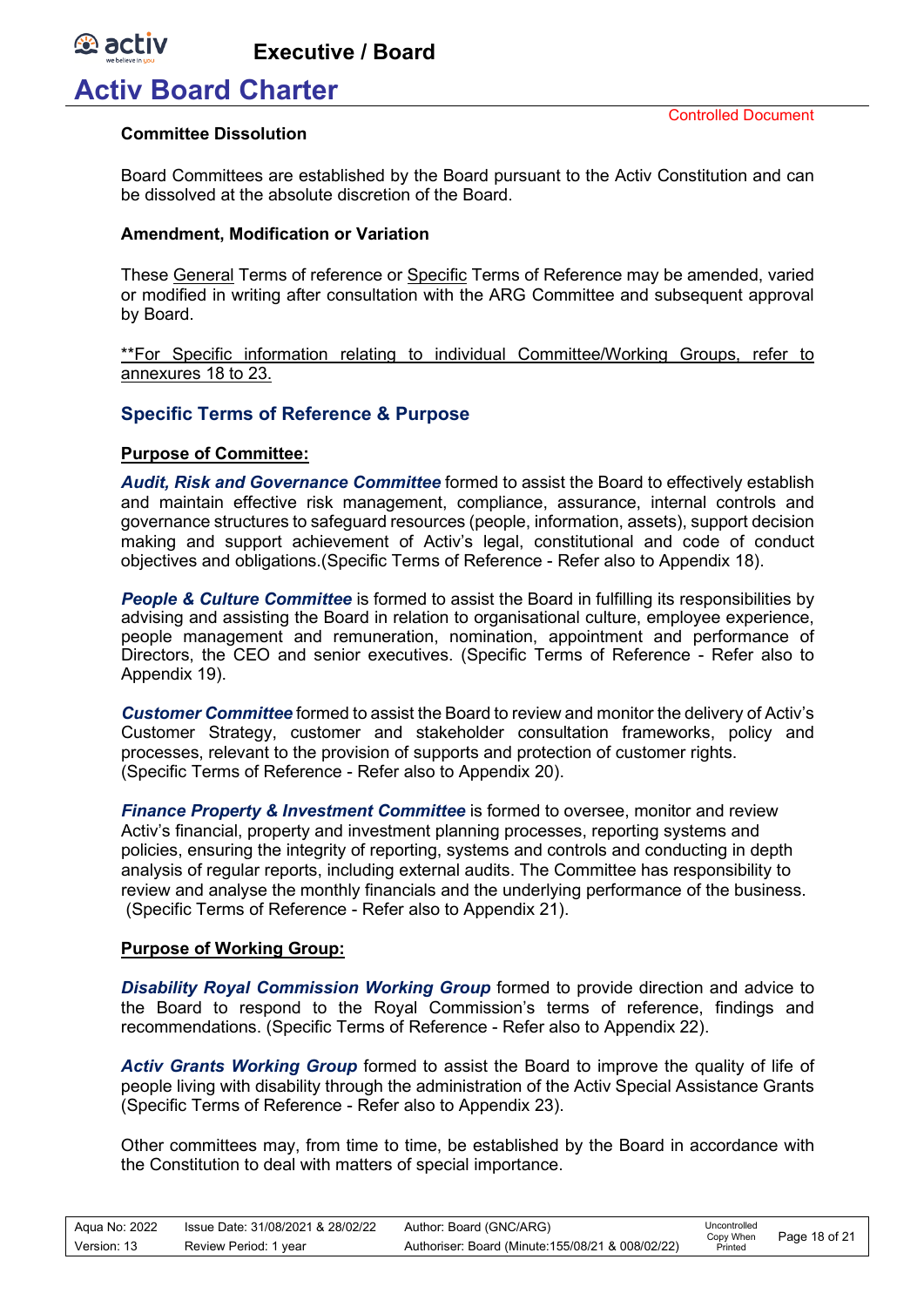**Activ Board Charter**

**e** activ

### <span id="page-18-0"></span>**Director Support**

#### <span id="page-18-1"></span>**Director Induction**

New Board directors will be provided with a comprehensive induction program, including briefings by management and relevant site visits.

By accepting appointment to the Board, the Board director agrees to subscribe to and be bound by the Constitution and this Board Charter.

#### <span id="page-18-2"></span>**Appointment and Development**

All Board directors are engaged through a letter of appointment setting out their responsibilities.

All Board directors will participate in an ongoing program of training and development and each standing Board committee may adopt and maintain a program of induction, training and development.

#### <span id="page-18-3"></span>**Board and Board Director Review**

The Board will regularly review the performance of the Board, Board standing committees and each Board director in accordance with the Board Calendar.

#### <span id="page-18-4"></span>**Effectiveness of Contribution**

If the contribution of a Director appears to a majority of directors to not be effective, they may request the Chair to inform that director accordingly and seek his or her retirement.

#### <span id="page-18-5"></span>**Annual Leave of Board Directors**

Board Directors are requested to provide their leave of absence from Board and Board Committee meetings as soon as practical.

If a period of leave is noted, circular resolutions during this period will state "Leave of Absence" and the Board director will not be required to vote.

If the Board director chooses to continue voting on circular resolutions throughout their "Leave of Absence" and is able to access Diligent or email then this needs to be clearly stated to the Board Chair and the responsible manager.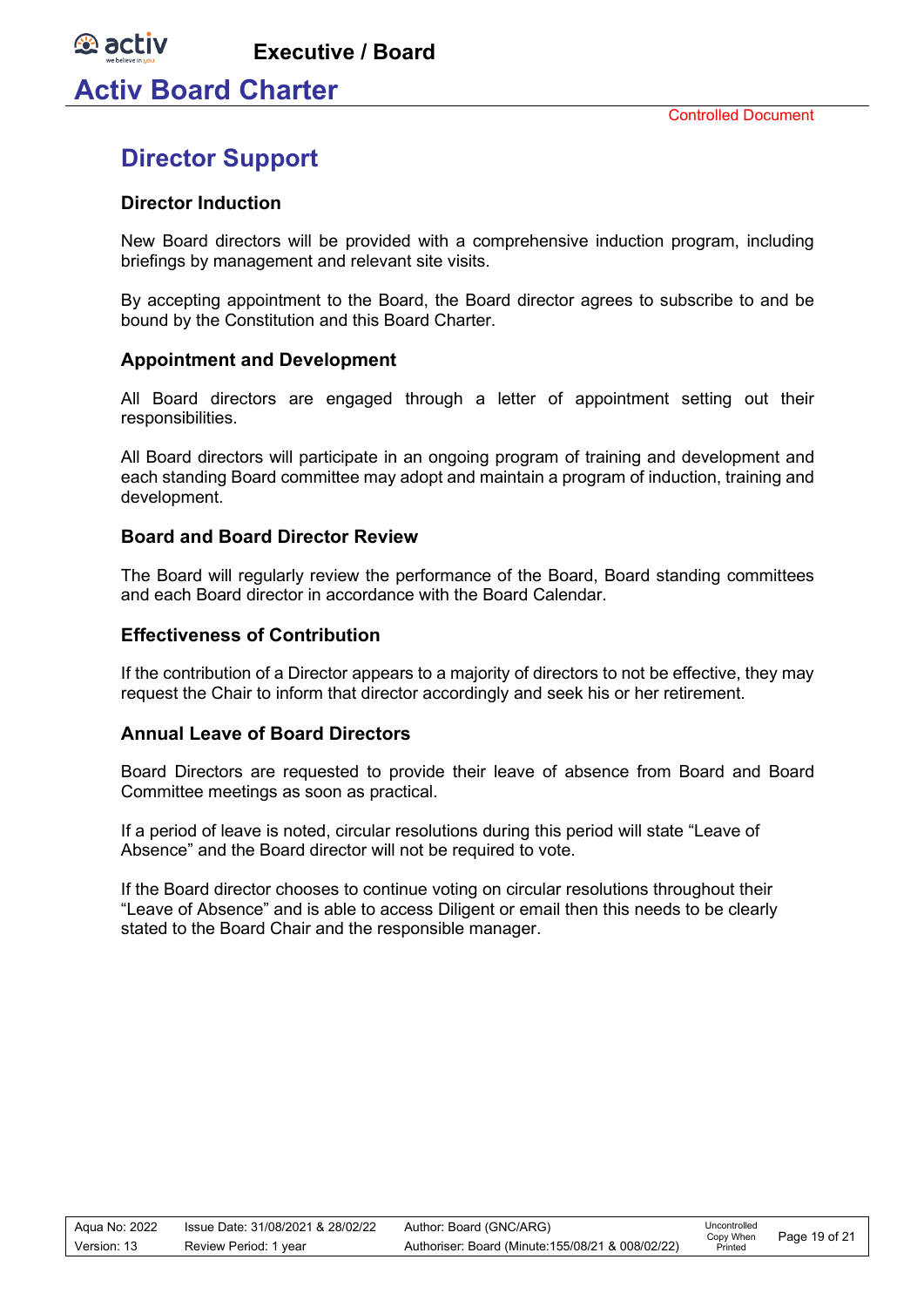### **Activ Board Charter**

*<b>A* activ

#### <span id="page-19-0"></span>**Indemnity of Directors and Insurance**

Unless the Board otherwise determines, it is intended that each Board director will enter into a deed with Activ under which:

- To the extent permitted by law, Activ agrees to indemnify the director against liability arising out of the discharge of the director's duties;
- Activ agrees to maintain an insurance policy for the director against liability incurred in his or her capacity as a director for the term of the director's appointment and for seven years following cessation of office; and
- Activ agrees to maintain all Board papers relating to the director's period of appointment and to make those papers available to the director for a period of seven (7) years following the director's cessation of office.

#### <span id="page-19-1"></span>**Independent Advice**

Each Board director, the Board and Board Committees may obtain independent professional advice to assist in the proper exercise of their relevant duties and responsibilities with the prior approval of the Chair or, if the director is the Chair, the prior approval of the relevant Committee Chair.

If independent professional advice is obtained by a director, that director must provide a copy of any written advice to all Directors (and in the case of Committees, to all Committee members) as soon as practicable (subject to confidentiality and privilege considerations) unless the Board or relevant committee Chair agrees otherwise.

The Board or relevant Board committee will determine the compensation payable to independent advisers and the relevant manager will assist the Board and its committees in securing the service determined necessary.

The organisation will pay the costs of the independent professional advice obtained by a director, provided appropriate approval has been given in accordance with the above.

### <span id="page-19-2"></span>**Accountability Frameworks**

#### <span id="page-19-3"></span>**Key legislation**

The Board is charged with overseeing, reviewing and ensuring the integrity and effectiveness of Activ's compliance systems and processes, legal and other.

Activ is also required to comply with a range of legislation and it is the responsibility of Directors to make themselves aware of the legislation, policies and codes of practice that are relevant to Activ.

The legislation schedule that imposes mandatory requirements for operational compliance and annual reporting are provided in Appendix 17

#### <span id="page-19-4"></span>**Constitution Review**

The Board will review the Constitution, at least every three years to determine whether the Constitution and its objectives is reflective of the way Activ and the Board operates. This review should look to innovation that permits Activ to adopt new approaches, practices and technologies that permit Activ to become more efficient.